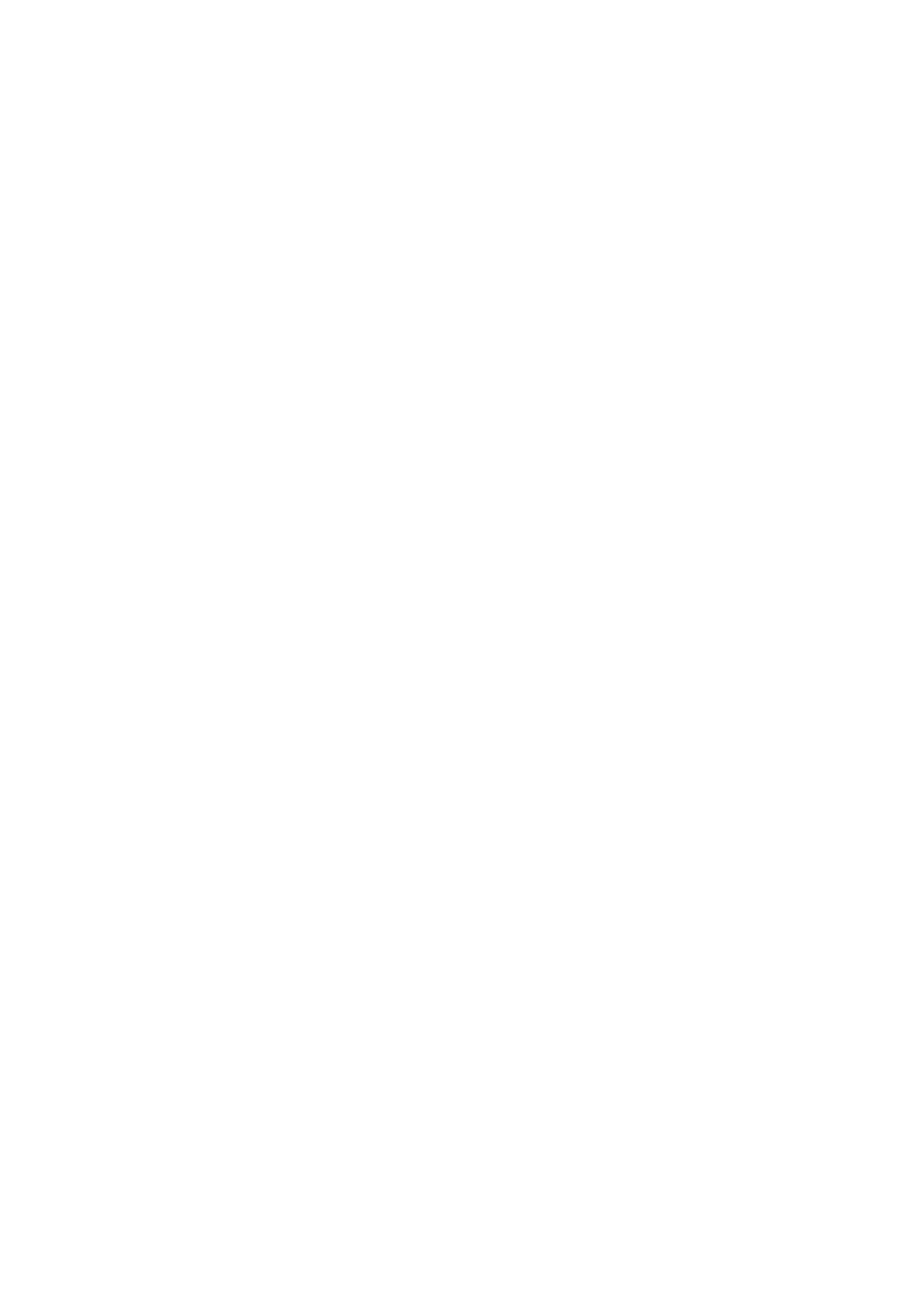## **EO** Contents

| Licensing bylaws can disadvantage Code-protected groups  6               |
|--------------------------------------------------------------------------|
| Avoiding the discriminatory impacts of rental housing licensing  12      |
| I. Consider the Ontario Human Rights Code before drafting                |
|                                                                          |
|                                                                          |
| 3.<br>Make sure that meetings about the bylaw do not discriminate 14     |
| Roll out the bylaw in a consistent, non-discriminatory way  14<br>4.     |
|                                                                          |
| 6.                                                                       |
| 7. Avoid gross floor area requirements that exceed the Building Code  16 |
| Eliminate per-person floor area requirements  16<br>8.                   |
| 9.                                                                       |
| Enforce the bylaw against the property owner, not the tenants  19<br>10. |
| $\mathbf{H}$ .                                                           |
| 12.                                                                      |
|                                                                          |
|                                                                          |
|                                                                          |

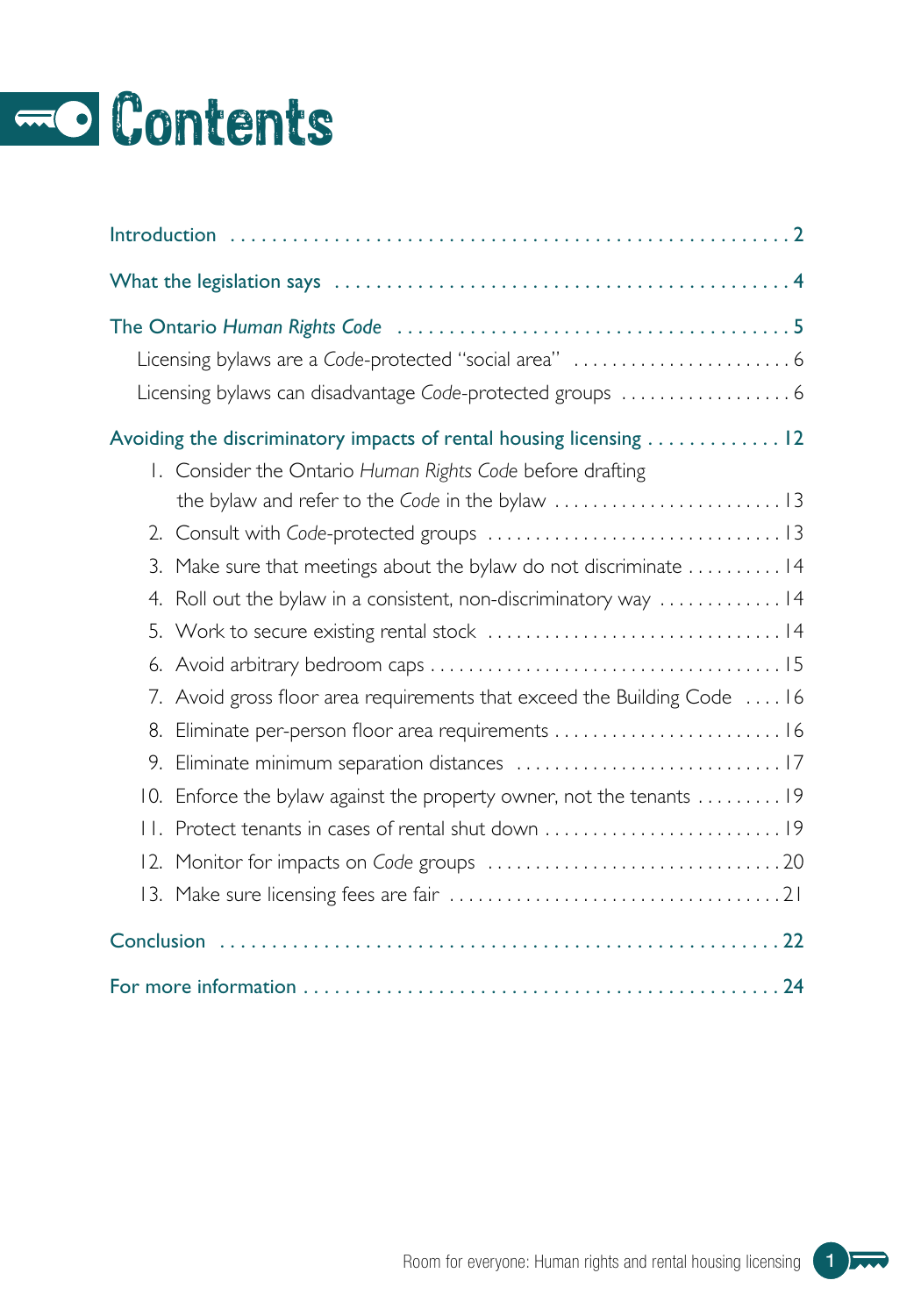## <span id="page-3-0"></span>Introduction

Over the past six years, the Ontario Human Rights Commission (OHRC) has monitored and reviewed various municipal approaches to regulating private rental housing . The OHRC's mandate includes protecting the human rights of people who are vulnerable because of their age, receipt of public assistance, disability, family status, and other factors. This mandate applies to rental housing, because so many people who identify with grounds of the Ontario *Human Rights Code* (the *Code*) are renters. Our goal is to make sure that rental housing regulatory practices, even unintentionally, do not create barriers and discrimination in housing for vulnerable people.

In 2011, the OHRC released *In the Zone: Housing, human rights and municipal planning* . The OHRC examined how zoning provisions in municipal bylaws can affect the availability of housing for *Code*-protected groups . This guide is a companion to *In the Zone*, with a focus on licensing.

*Room for everyone: Human rights and rental housing licensing* addresses how licensing provisions in municipal bylaws may disadvantage groups protected by Ontario's *Human Rights Code*

(the Code),<sup>1</sup> gives an overview of human rights responsibilities in licensing rental housing, and makes recommendations to help municipalities protect the human rights of tenants.

Licensing bylaws seek to regulate rental housing by requiring that landlords operate their properties according to certain standards. Licensing bylaws may reasonably contain provisions relating to garbage and snow removal, maintenance, health and safety standards and parking. However, the OHRC is concerned about some other provisions, such as gross floor area requirements for bedrooms and living spaces that go beyond what is required by the Building Code, bedroom caps and minimum separation distances . These provisions may reduce the availability and range of rental housing (which is a key element of healthy neighbourhoods), and might contravene the *Code* by having an adverse impact on groups who are protected under the *Code*.

The main focus of this guide is on small-scale rentals . However, rooming or boarding houses are occasionally captured by rental housing licensing bylaws . This is one reason why we include information in this guide on

<sup>1</sup> *Human Rights Code*, R.S.O. 1990, c.H.19, as amended.

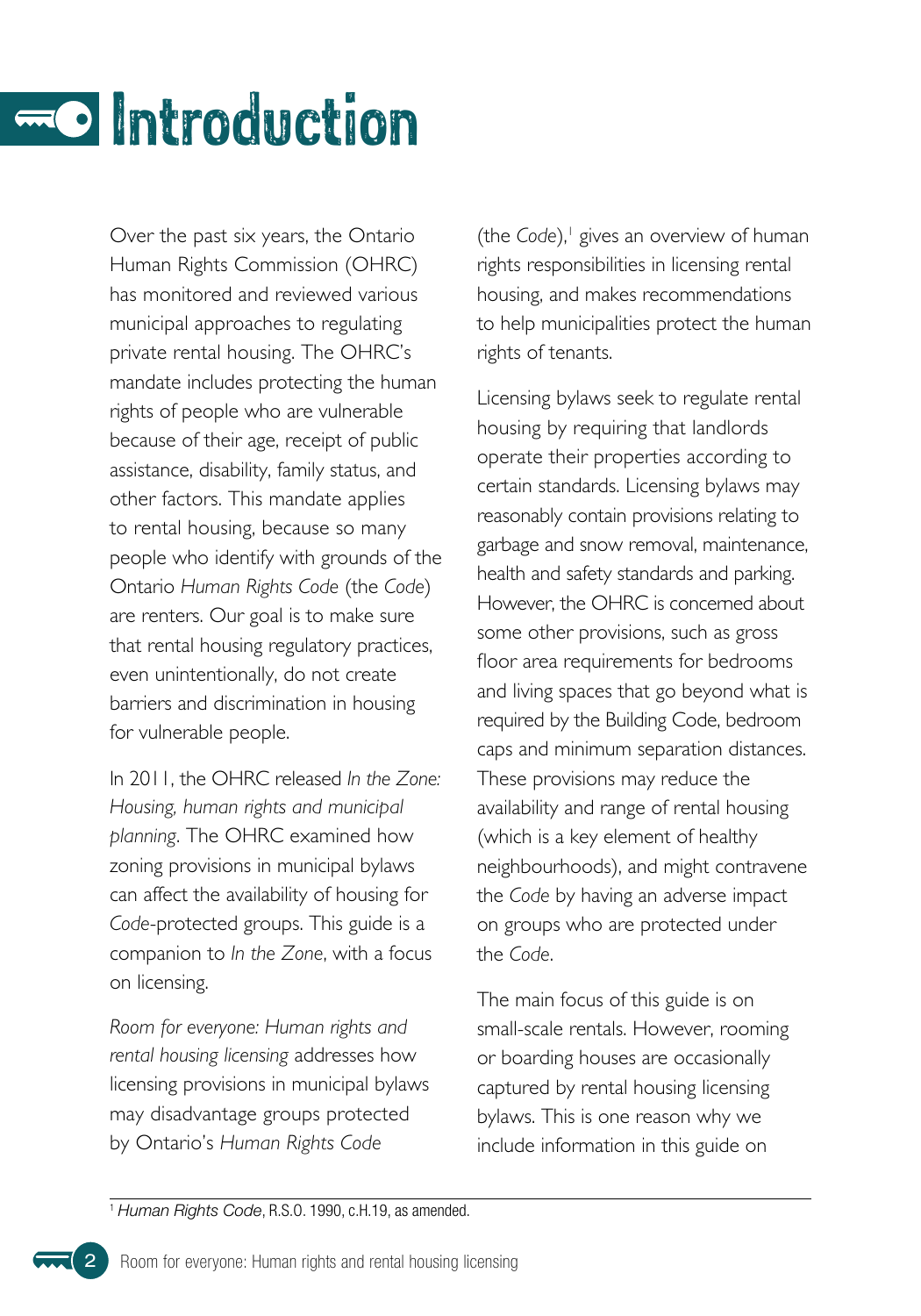minimum separation distances . For more discussion on how *Code*-protected groups might be affected by zoning bylaws that restrict rooming and boarding houses from operating in certain parts of a municipality, see *In the Zone* (pages 24-25) .

Rental housing licensing is a relatively new and evolving concept – and so are ideas on what best practices might be. So, instead of citing "best practices," this guide includes a series of "promising practices" – to convey that there are many opportunities for municipalities to enhance their work to advance human rights in rental housing.

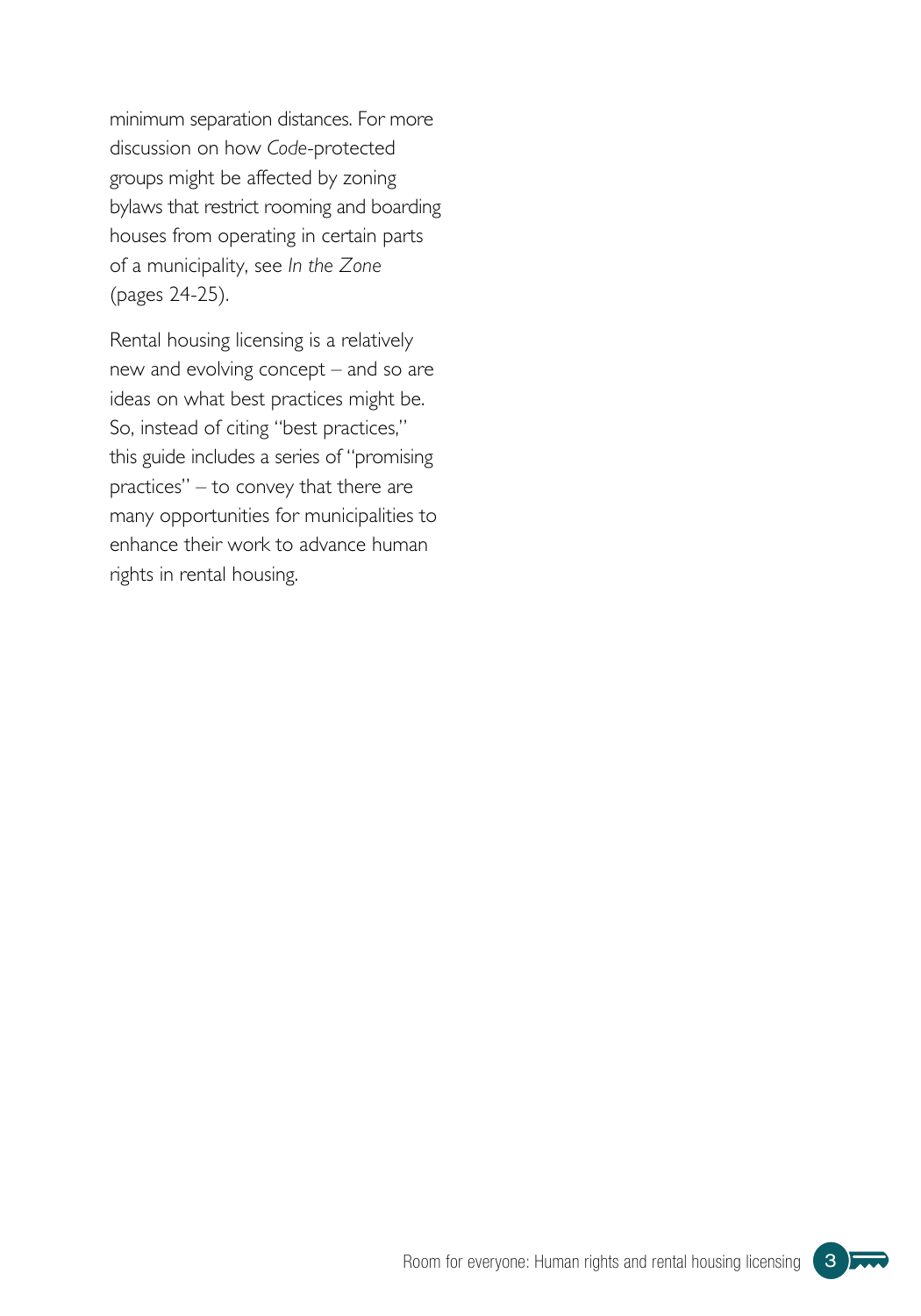## <span id="page-5-0"></span>What the legislation says

Under the *Municipal Act, 2001* and the *City of Toronto Act, 2006*, municipalities have broad powers to pass bylaws (subject to certain limits) on matters such as health, safety and well-being of the municipality, and to protect persons and property.<sup>2</sup>

Both Acts also give municipalities the specific authority to license, regulate and govern businesses operating within the municipality. This includes the authority to pass licensing bylaws covering the business of renting residential units and operating rooming, lodging or boarding houses/group homes.

With this authority to license also comes a human rights responsibility. The *Code* has primacy – in other words, takes precedence – over the *Municipal Act* and the *City of Toronto Act*, and requires that municipal programs, bylaws and decisions such as licensing consider all members of their communities . The *Code* requires that decisions do not target or have a disproportionate adverse impact on people or groups who identify with *Code* grounds.<sup>3</sup>

<sup>2</sup> Before 2007, municipalities could license rental housing only if that housing did not constitute a "residential unit." Among other things, a "residential unit" was defined as being a "single housekeeping unit." The Courts found that a "single housekeeping unit" was one where there was collective decision making about control of the premises (*Good v. The Corporation of the City of Waterloo* (2003), 67 OR (3d) 89 (Ontario Superior Court), aff'd (2004), 72 OR (3d) 719 (Ont. C.A.)) or where there was a use "typical of a single family unit or other similar basic social unit." (*Neighbourhoods of Windfields Limited Partnership v. Death*, [2008] O.J. No. 3298 at paragraph 62, aff'd [2009] O.J. No. 1324 (Ont. C.A.), [2009] S.C.C.A. No. 253 leave to appeal to S.C.C. refused, 33210 (June 15, 2009)).

Due to amendments to the *Municipal Act*, and the creation of the *City of Toronto Act*, both of which came into effect January 1, 2007, the "residential unit" exemption was removed and municipalities were given more power to license rental housing.

3 Municipalities' licensing activities are also subject to the *Charter of Rights and Freedoms*. Under section 32(1) the *Charter* applies to the "legislature and government of each province in respect of all matters within the authority of the legislature of each province." Municipalities are part of the government structure in the province of Ontario, and are therefore subject to the *Charter*.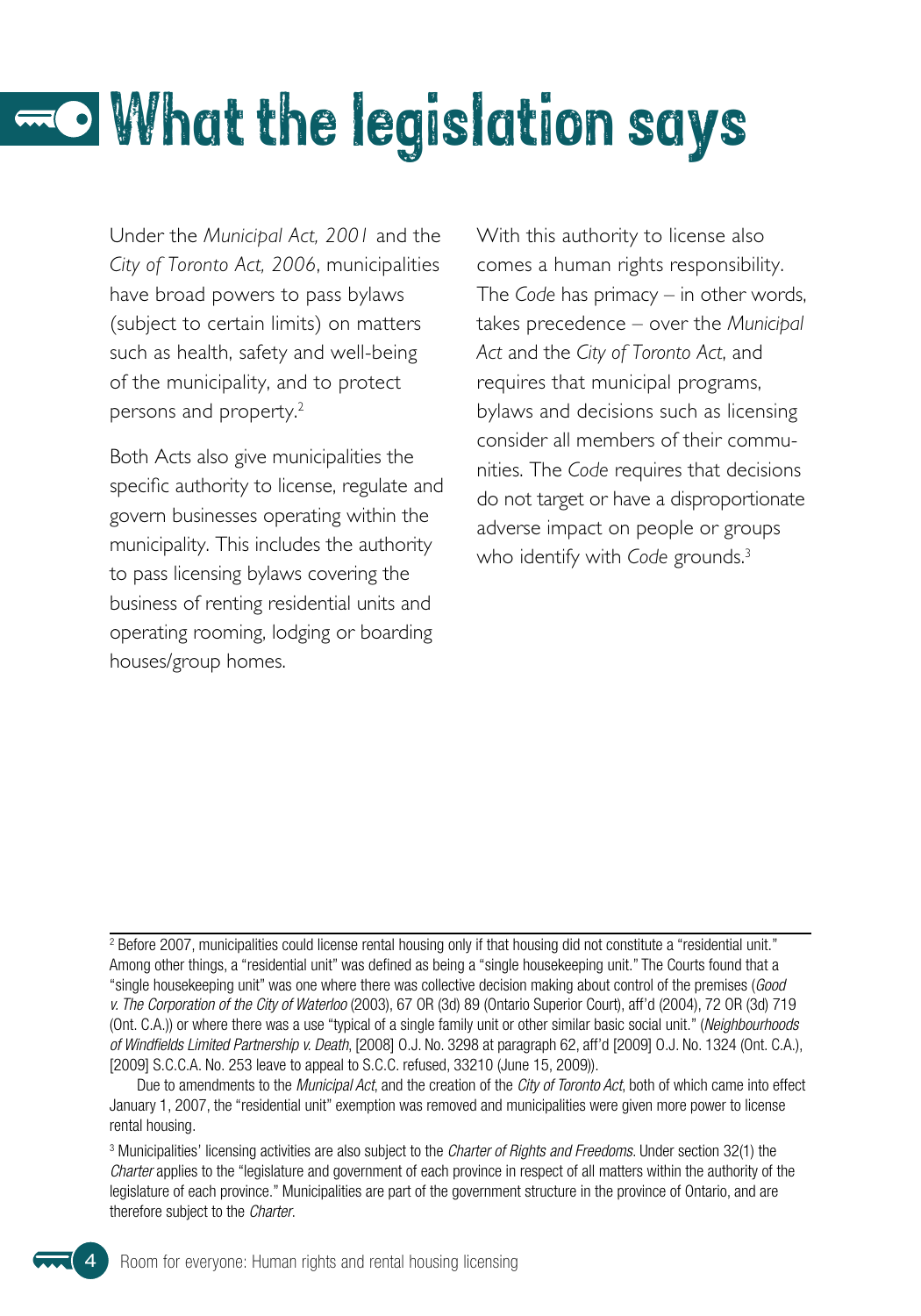## <span id="page-6-0"></span>The Ontario Human Rights Code

The *Code* prohibits actions that discriminate against people based on a protected *ground* in a protected *social area* .

Protected grounds are:

- $\blacktriangleright$  Age
- Ancestry, colour, race
- Citizenship
- Ethnic origin
- l Place of origin
- Creed
- Disability
- **Family status**
- $\blacktriangleright$  Marital status (including single status)<sup>4</sup>
- Gender identity, gender expression
- Receipt of public assistance (in housing only)
- Record of offences (in employment only)
- Sex (including pregnancy and breastfeeding)
- Sexual orientation.

Protected social areas are:

- Accommodation (housing)
- Contracts
- **D** Employment
- Services
- Vocational associations (unions).

In *Gurman* v. *Greenleaf Meadows Investment Ltd.* (1982), C.H.R.R. D/808 (Man. Bd. Adj.) the same Manitoba tribunal found that the respondent discriminated against two sisters and a brother, because they were a group of single adults of mixed sexes.

In *Wry* v. *Cavan Realty(C.R.) Inc.* (1989), 10 C.H.R.R. D/5951 (B.C.C.H.R.), the British Columbia Human Rights Tribunal found that a single man was discriminated against because the respondent only wished to rent to families and married couples. The tribunal found that there was discrimination based on sex and marital status.

In *Vander Schaaf v. M & R Property Management Ltd.* (2000), 38 C.H.R.R. D/251 (Ont. Bd. Inq.) the Ontario Board of Inquiry (the precursor to the Human Rights Tribunal of Ontario) found that a landlord who preferred married couples had discriminated based on marital status by not renting to two single women who wanted to be roommates.

See, however, *Simard v. Nipissing Condominium Corporation No. 4*, 2011 HRTO 1554 and *Nipissing Condominium Corporation No. 4 v. Kilfoyl*, 2010 ONCA 217.



<sup>4</sup> In *Swaenepoel* v. *Henry* (1985), 6 C.H.R.R. D/3045 (Man. Bd. Adj.), the Manitoba human rights tribunal (called the "Board of Adjudication") found that three single women, residing together, were discriminated against by the respondents because of the respondents' assumptions about the characteristics of single people of the same sex, who did not conform to the nuclear family model.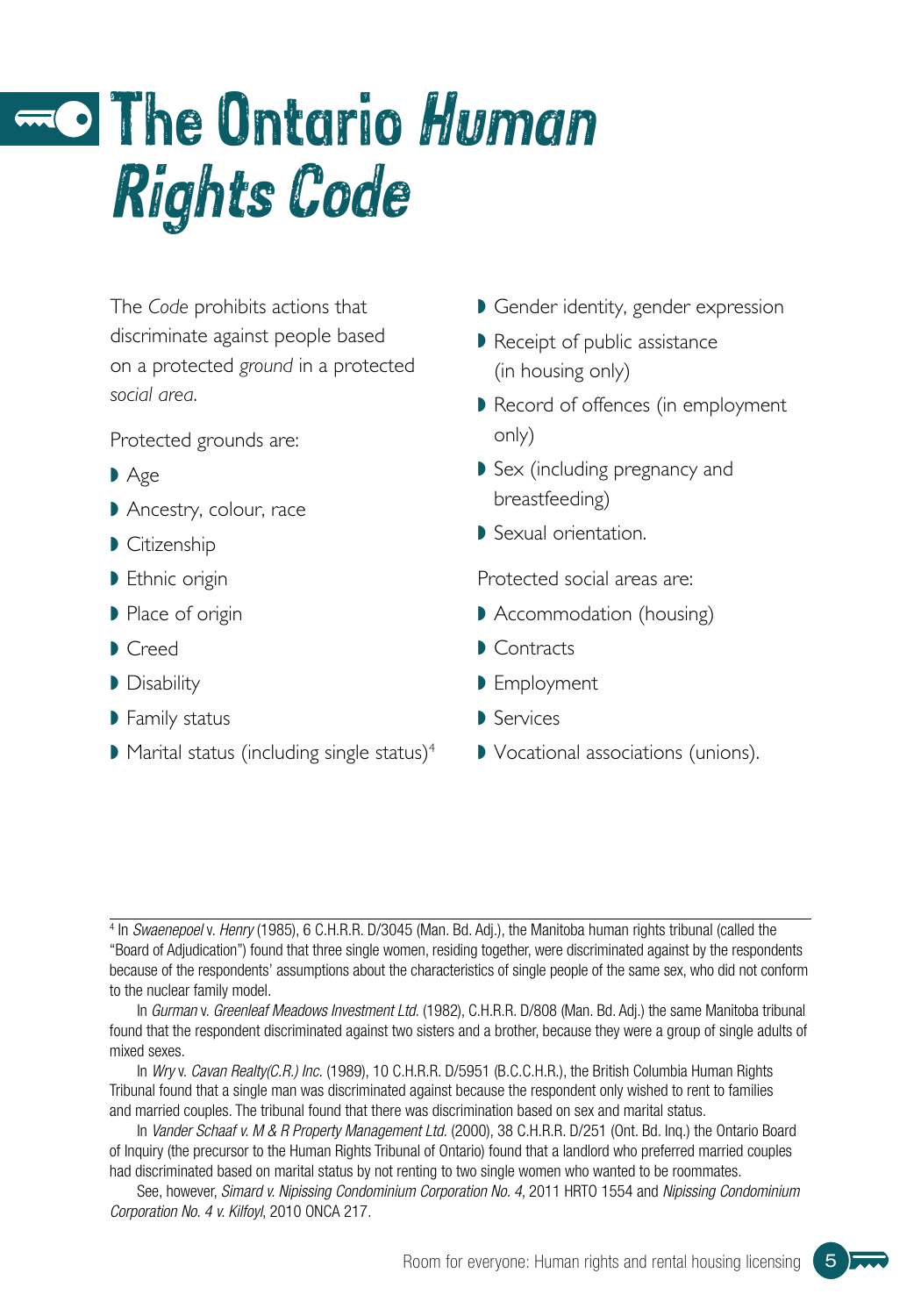<span id="page-7-0"></span>Rental housing bylaws discriminate if they cause someone to be disadvantaged in a protected social area – like housing – because of the person's association with a protected ground.

If a bylaw is found to be discriminatory, a municipality would have to show that the absence or variation of the bylaw would cause them "undue hardship" in terms of health and safety or cost ramifications .

In some cases, the absence of the bylaw will not cause "undue hardship" because less discriminatory alternatives to the bylaw exist, that would meet the same fundamental goals . For example, if a municipality argues that its bylaw is required to meet a certain standard for preventing fires, but existing *Fire Code* provisions apply a lesser standard (which causes less disadvantage to *Code*-protected groups) then it is arguable that the absence of the bylaw does not cause the municipality undue hardship.

## Licensing bylaws are a *Code*-protected "social area"

The OHRC looks at rental housing licensing bylaws from the perspective of two social areas under the *Code*: services and housing .

#### Services

Municipalities provide a service to their residents through residential rental licensing bylaws. For example, a rental housing licensing bylaw may provide renters (and other residents in the area) with the comfort of knowing that the landlord has established a maintenance and snow removal plan, or has met health and safety standards, for his or her house.

#### **Housing**

The *Code* prohibits indirect discrimination . Section 9 provides:

No person shall infringe or do, directly or indirectly, anything that infringes a right under this Part.

Although a municipality is not a landlord or housing provider, it has a responsibility to ensure that it does not indirectly discriminate with respect to the social area of housing when it licenses rental housing through a bylaw.

## Licensing bylaws can disadvantage *Code*-protected groups

The OHRC conducted a consultation on human rights and rental housing in 2007. It reported on this consultation in *Right at Home: Report on the consultation on human rights and rental housing in*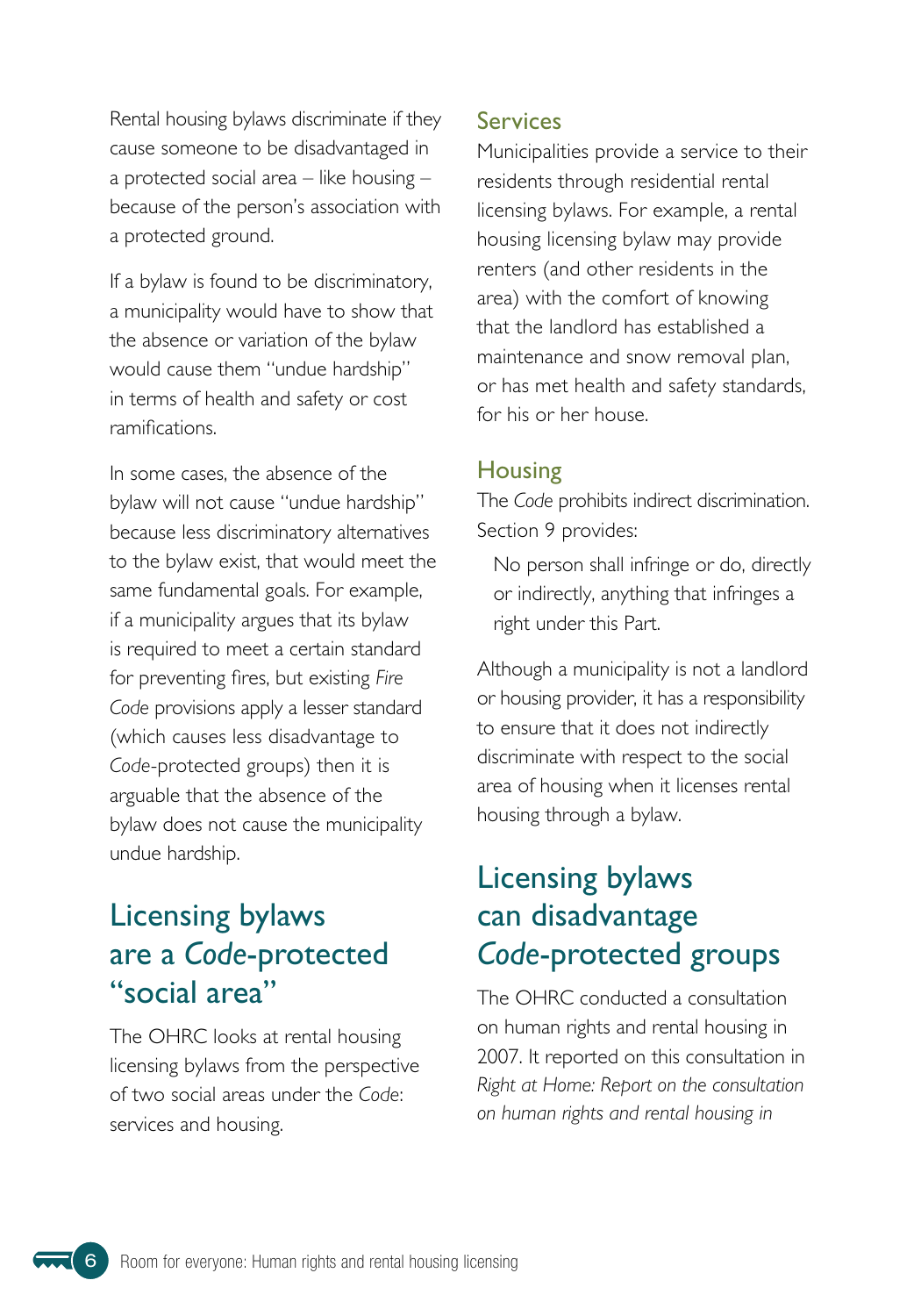*Ontario*, and the consultation helped to form the OHRC's *Policy on human rights and rental housing* .

During the consultation, the OHRC heard that certain *Code*-protected groups rely on rental housing, and can be disadvantaged by measures that limit it. Examples of groups that may be affected include:

- Aboriginal people (ancestry)
- Racialized groups (race, colour, ethnic origin)
- Newcomers (place of origin, citizenship, ancestry)
- I Lone parents (family status and marital status)
- Seniors (age, sometimes disability or receipt of public assistance)
- Large families (family status, sometimes creed, ancestry or ethnic origin).<sup>5</sup>

During the consultation and also through its recent inquiries into rental housing licensing in Waterloo and North Bay, the OHRC also heard that groups not as obviously connected to *Code* grounds – such as students and

low-income individuals – might be disadvantaged by measures that limit affordable rental housing.

Sometimes the link to the *Code* is clear . For example, if a student is told that they cannot rent a unit because they are single, then they have experienced a disadvantage (denial of a rental opportunity) because of their association with a *Code* ground (marital status) . But what if someone appears to have experienced a disadvantage because of their student status, or because of their low-income status?

If student status, or low-income status, are "one of the many identifying features" of being a member of a particular *Code* group, or are "inextricably bound up together" with being a member of a *Code* group, then student status or low-income status are a *proxy* for that Code group. In that case, there will be a link between any adverse impacts experienced by students or low-income groups, and a *Code* ground . For example, if student status is significantly or overwhelmingly associated with being young,



<sup>5</sup> Family size and composition can be strongly influenced by a number of *Code* grounds or combinations of grounds, such as ethnic origin, ancestry, creed, race and/or place of origin. As a result, discrimination based on family size can be found to be discrimination based on a number of *Code* grounds.

For example, in a 2003 case called *Cunanan v. Boolean Development Ltd.*, 2003 HRTO 17, the Human Rights Tribunal of Ontario found that an apartment owner discriminated against a mother and three teenage sons, when he would not rent them a three-bedroom apartment because of his policy of applying a "Canadian standard" of "ideal family" numbers per bedroom size.

See also *Fakhoury v. Las Brisas Ltd*. (1987), 8 C.H.R.R. D/4028 (Ont. Bd. Inq.).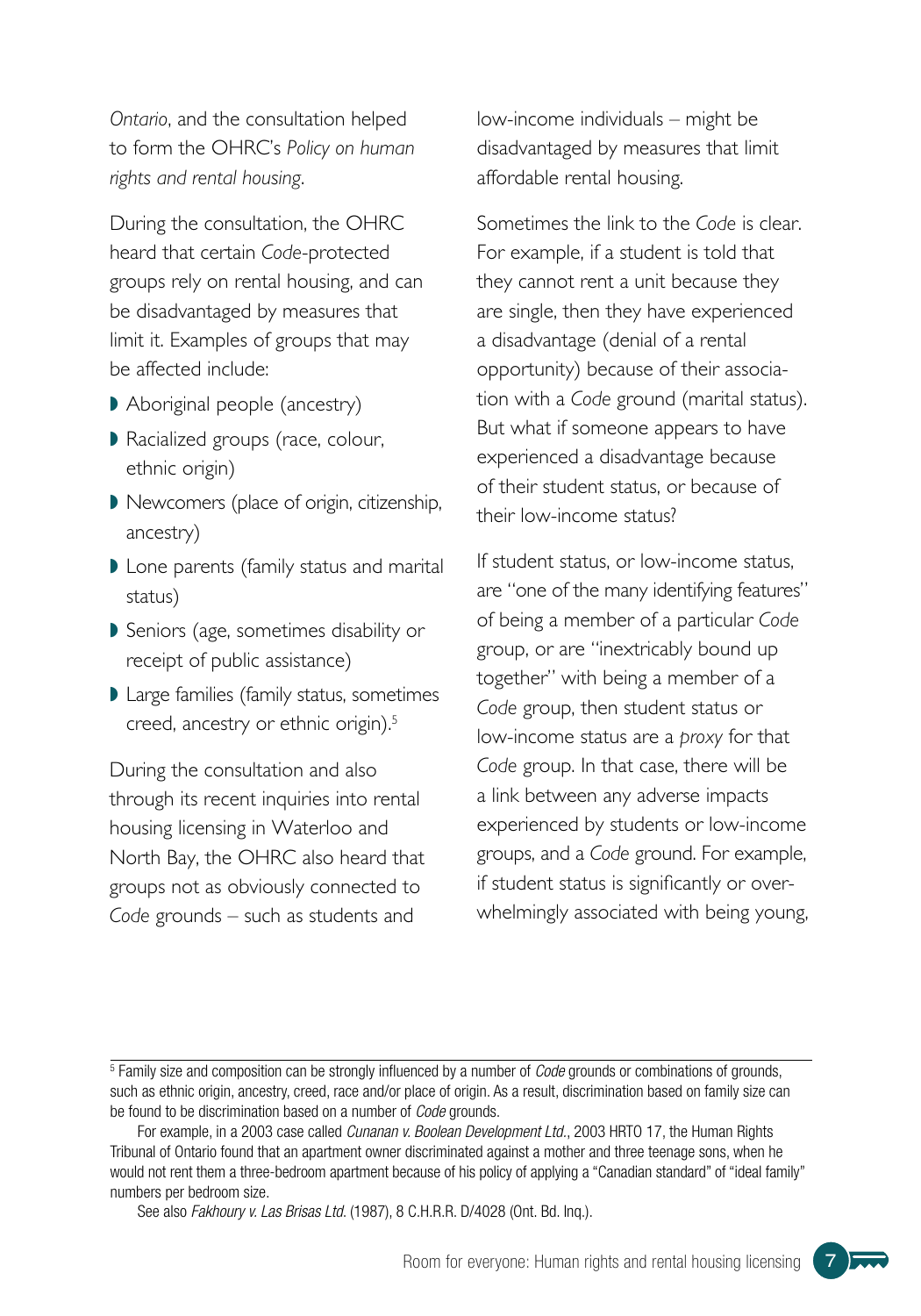then actions that disadvantage students will disadvantage people protected by the *Code* ground of age.<sup>6</sup>

#### **Students**

Though students may be more likely than some other community residents to move away after a few years, they are still residents of a community. Students contribute greatly to the economic and social life in their communities. They are as entitled to housing as any other resident.

Student status could be a proxy for age, because the two characteristics appear to be inextricably bound up together. In general, while students may range in age, an overwhelming majority of

students are young people. Data from Statistics Canada shows that in 2010, 49% of university graduates were between the ages of 15 and 24, and over 76% of university graduates were under age 30.7 The data also shows that over 63% of college graduates were under the age of 24, and over 76% were under age 30.8

Large percentages of young people are students. For example, 79% of 18-20 year-olds are students.<sup>9</sup> In communities where students are commonly referred to as "young people," "kids" or other age-related terms, the association between student status and the Code ground of age is even clearer.

<sup>6</sup> In a case called *Espinoza v. Coldmatic Refrigeration of Canada Inc.* (1995), 29 C.H.R.R. D/35 (Ont. Bd.Inq.) (appeal to Ontario Court of Justice denied), a man reported being ridiculed and treated differently in the workplace for his use of the Spanish language. The company argued that there cannot be discrimination based on language, because it is not a protected ground. The Tribunal found that:

In my view, language as a protected ground is not the issue. To the extent that language can be incorporated in the protected ground of "ethnic origin" or "place of origin," it can be addressed, not as a sub-category, but as one of many identifying features of "ethnicity."

In a recent case called *Oxley v. Vaughan (City)*, 2012 HRTO 1937, the Tribunal identified language as a proxy, and food as a potential proxy, for *Code* grounds such as place of origin.

In another recent case called *Addai v. Toronto (City)*, 2012 HRTO 2252, the Tribunal stated:

…there are circumstances which are so inextricably bound up with a prohibited ground that they made [sic] be said to be a proxy for that ground. In pregnancy cases it is not a defence to an allegation of sex discrimination that a woman was denied benefits on the basis of pregnancy. Pregnancy and sex are so inextricably bound up together that denying a service to a woman because of pregnancy is synonymous with denying a service on the basis of sex.

In that case, the Tribunal went on to find that the man's status as a taxi owner was not so inextricably bound up with his race, colour, ethnic origin and place of origin that any disadvantage he experienced as a taxi driver was synonymous with disadvantage based on those personal characteristics.

<sup>7</sup> *University graduates by age group, 1992-2010*. Statistics Canada, Postsecondary Student Information System (PSIS).

<sup>8</sup> *College graduates by age group, 1992-2010*. Statistics Canada, Postsecondary Student Information System (PSIS).

<sup>9</sup> *Participation, Graduation and Dropout Rates*[, Statistics Canada, www.statcan.gc.ca/pub/81-595-m/2008070/](http://www.statcan.gc.ca/pub/81-595-m/2008070/6000003-eng.htm) 6000003-eng.htm.

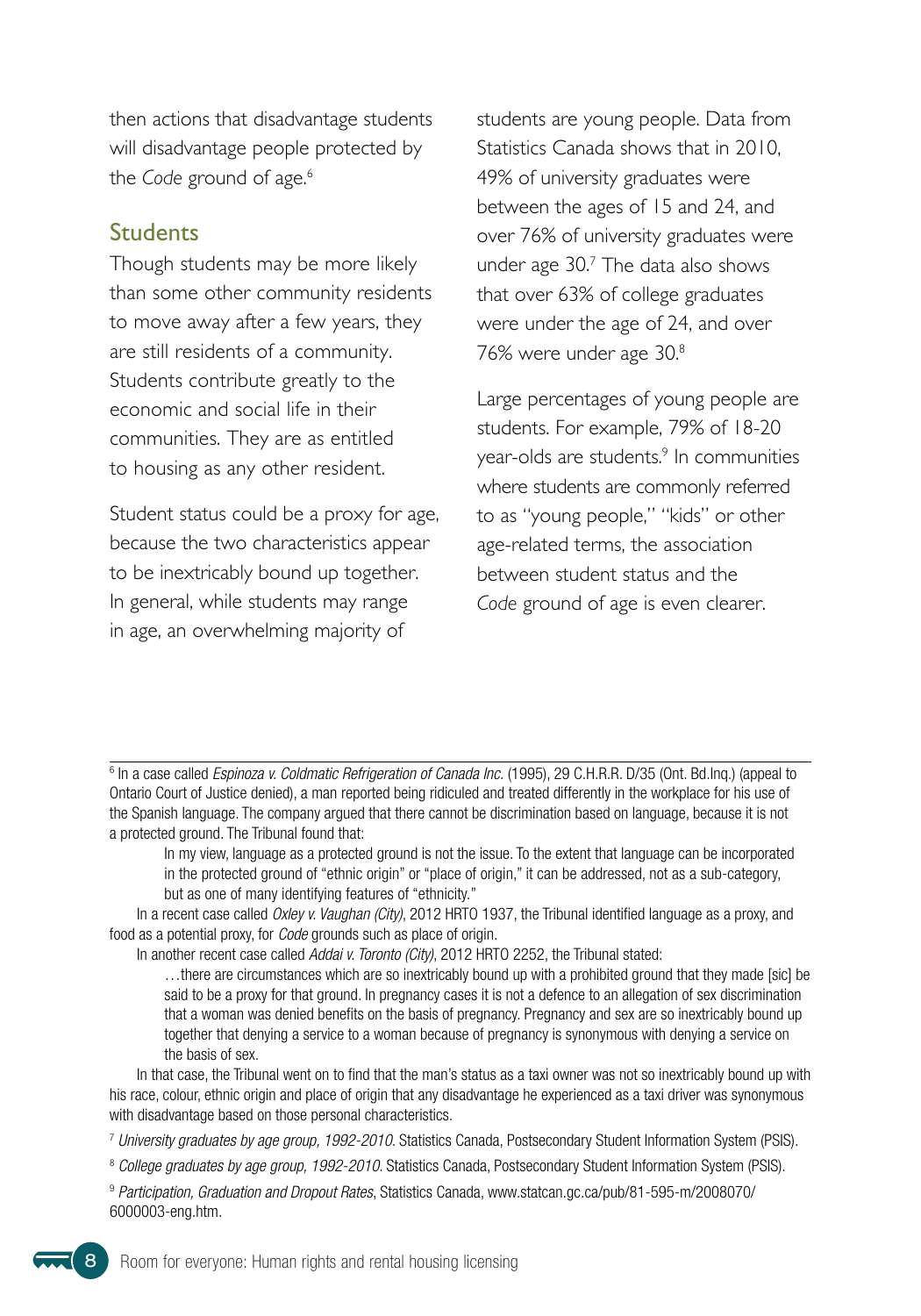Student status may be a proxy for single status . A significant proportion of single people are students. Forty-four percent of single people in Canada are between the ages of  $15$  and  $30 -$  and as noted above, 76% of college and university students are under age 30.<sup>10</sup> The link between student status and single status is more clear in communities where students are commonly seen as being incompatible with a "family lifestyle."

Student status may also be a proxy for receipt of public assistance. According to a Statistics Canada study, approximately 34% of post-secondary students in Canada receive a Canada Student Loan.<sup>11</sup> OSAP is essentially a combination of Canada and Ontario Student Loans, so 34% is a very rough approximation of Ontario students receiving social assistance. These numbers do not, of course, take into account students receiving other types of social assistance, such as Ontario Disability Support Program (ODSP) benefits.

If student status is a proxy for age, marital status or receipt of public assistance, elements of the bylaw that disadvantage students because of their student status will be discriminatory and contrary to the *Code*.<sup>12</sup>

#### Low-income groups

Low income or socioeconomic status is not a protected ground under the *Code* . <sup>13</sup> However, it directly connects to the ground of receipt of public assistance .

In its work on housing, the OHRC has repeatedly heard that people who identify with certain *Code* grounds or combinations of grounds are more likely to be tenants, and are more likely to experience poverty or to have lower average incomes than the general population .14 The *Code* may be found to apply when low income is connected to grounds such as age, ancestry, disability, ethnic origin, family status, gender identity, place of origin, race, or being in receipt of public assistance .

<sup>10</sup> Statistics Canada, Age distribution of college and university students, 1992 and 2007. See also [www.globalnews.ca/single+in+the+city/6442719179/story.html](http://www.globalnews.ca/single+in+the+city/6442719179/story.html).

13 See, for example, *Sugarman v. Sugarman*, 2010 HRTO 1049.

14 See the OHRC's *Policy on human rights and rental housing*, 2009; *Consultation paper: Human rights and rental housing in Ontario*, 2007; *Right at Home: Report of the consultation on human rights and rental housing in Ontario*, 2008; *In the zone: Housing, human rights and municipal planning*, 2012.



<sup>11</sup> *Canada Student Loans Program, Annual Report*, 2010-2011.

<sup>12</sup> While similar arguments have been raised (see, for example, *Allen v. Canada (Canadian Human Rights Commission)*  [1992] F.C.J. No. 934, *Wong v. University of Toronto*, [1989] O.J. No. 979, and *London Property Management Assn v. London (City)*, [2011] O.J. No. 4519), the OHRC is not aware of a decision which establishes that student status is a proxy for a *Code* ground.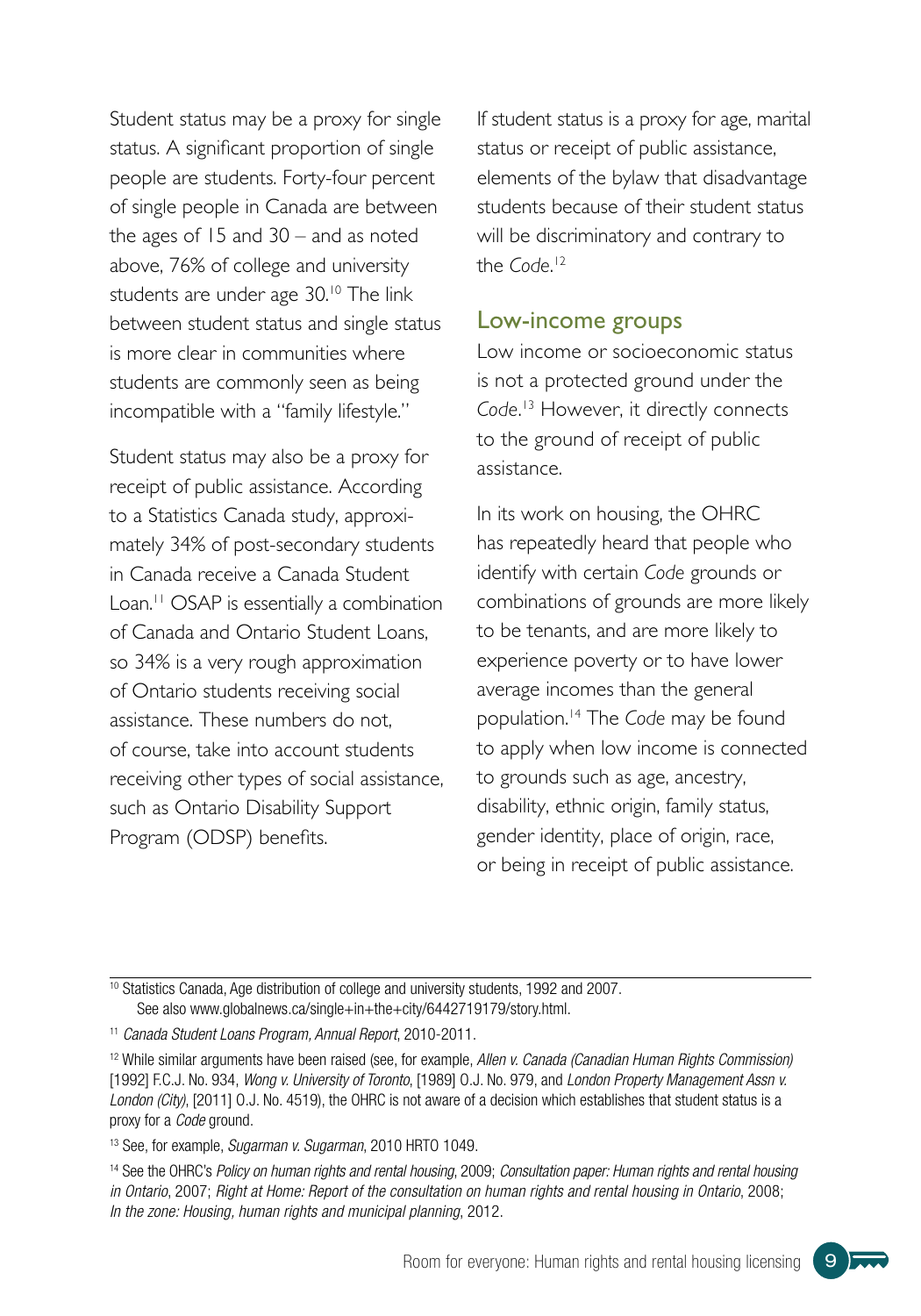For example, in *Kearney v. Bramalea Ltd.*<sup>15</sup> the Ontario Human Rights Board of Inquiry found that:

[Expert witness] Dr. Ornstein's extensive analysis of the census and other surveys is clear evidence that income criteria [requiring that individuals meet a rent-to-income ratio in order to be eligible to rent a unit] differentially affect groups protected by the *Code* – groups defined on the basis of sex, marital and family status, age, citizenship, race, immigration status, place of origin, and being in receipt of public assistance. The result is to significantly restrict the housing choice of protected groups whose members often end up in higher priced accommodation of poorer quality.

On average, *Code*-protected groups have lower incomes than other groups in society . As a result, low income can sometimes be a proxy for those *Code*-protected groups, and rules that affect low-income people may affect a disproportionate number of Code-protected people.

Lower-income tenants have fewer choices in the rental market because many of the housing options are out of their price range. Also, more low-income households move per year compared with higher-income households,<sup>16</sup> and when people move into new private rental units they may have to pay significantly higher rent.<sup>17</sup>

This means that a municipality's actions that directly or indirectly restrict or reduce the availability of low-cost market rental and other affordable housing can have an adverse impact on *Code*-protected people . Some groups of people who are more likely to have lower incomes and who may also be protected by specific grounds of the *Code* include:

- Aboriginal Peoples (ancestry)
- Newcomers (citizenship, ethnic origin, place of origin)
- Racialized people (race, colour, ancestry, ethnic origin)
- Young or lone-parent families or growing families seeking larger accommodation (family status, marital status)



<sup>15 [1998]</sup> O.H.R.B.I.D. No. 21 at para. 124. The case was appealed to the Ontario Superior Court of Justice and varied – but not with respect to this point – see [2001] O.J. No. 297.

<sup>16</sup> See the OHRC's *Right at Home: Report of the consultation on human rights and rental housing in Ontario*, 2008.

<sup>17</sup> Rent increases for ongoing tenancies are regulated under the *Residential Tenancies Act*, 2006 and are capped at a maximum of 2.5% per year, but these protections do not extend to new tenancies. See *Residential Tenancies Act*, S.O. 2006 c.17, s.120(1)-120(2).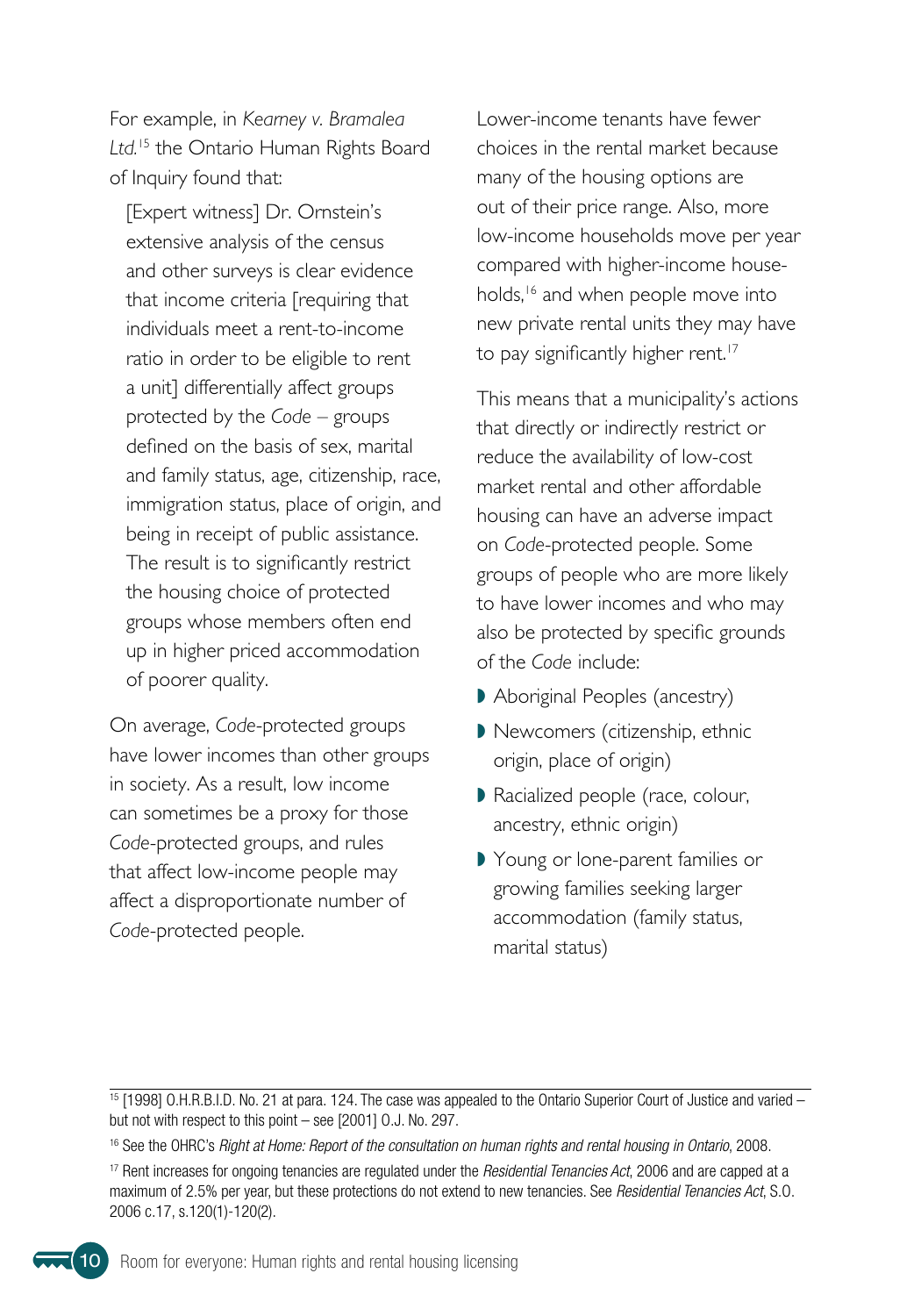- Older people with low and fixed incomes (age, receipt of public assistance)
- Students (age, marital status, receipt of public assistance)
- People with disabilities (disability)
- People receiving funds under OSAP, Ontario Works (OW) Ontario Disability Support Program benefits (ODSP), or other types of public assistance (receipt of public assistance)
- Transgender people (gender identity, gender expression)
- Women (sex, family status, age).

Discrimination issues in rental housing often arise because of a combination of *Code* grounds . For example, a lone mother who is receiving social assistance might experience discrimination based on her sex, family status, marital status and receipt of social assistance. Similarly, young people who are looking for rental housing may experience discrimination based on their age and marital status.

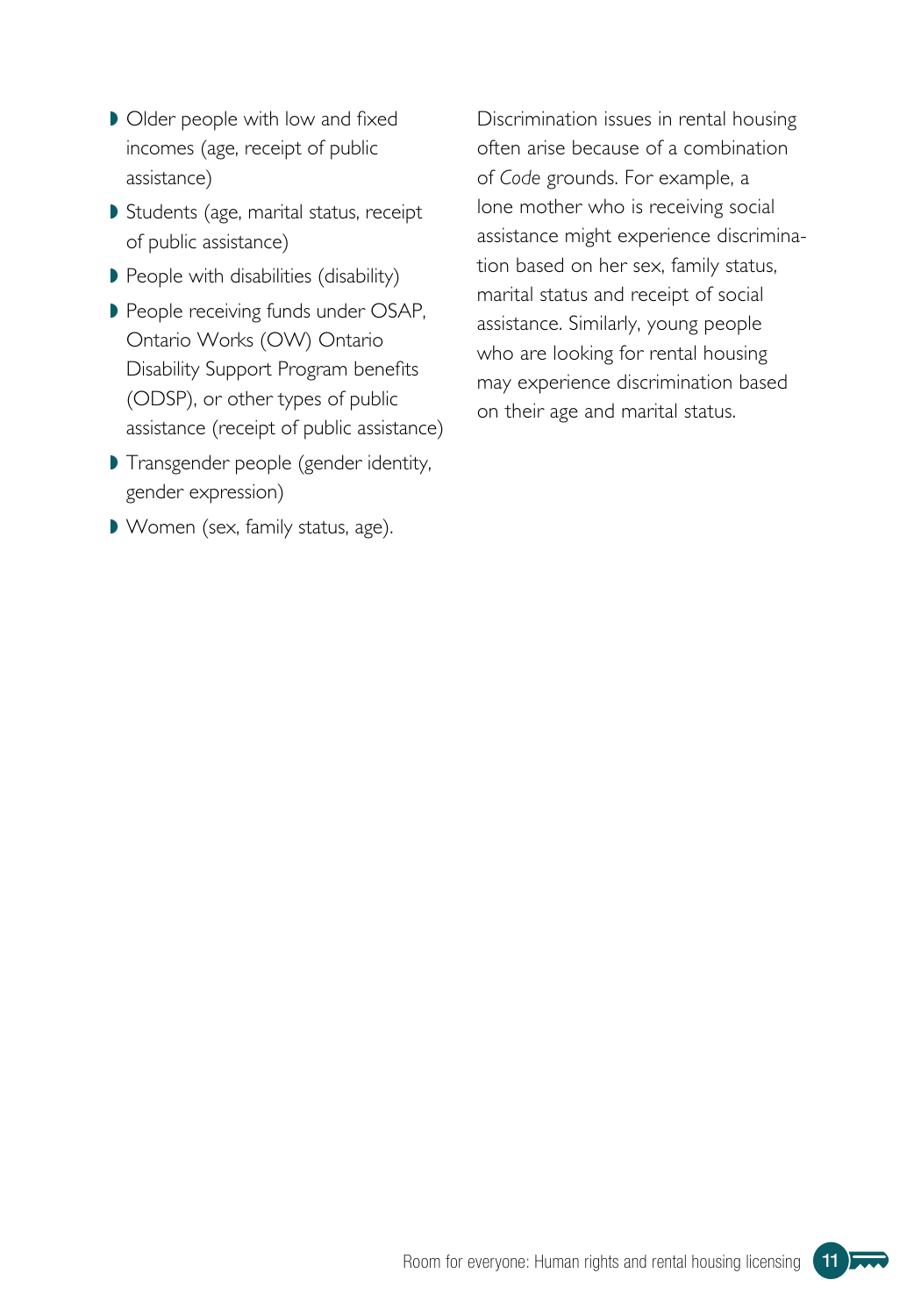## <span id="page-13-0"></span>Avoiding the discriminatory impacts of rental housing licensing

When drafting, reviewing and monitoring licensing bylaws, municipal planners should apply a human rights lens, to see if they might have an impact on Code-protected groups. Situations can change, and so municipalities should regularly monitor for these impacts.

If people experience a disadvantage due to rental housing licensing (such as being forced out of housing, or having a harder time finding housing) because of their connection to *Code* grounds (like age, family status, etc.) then municipalities may be violating the *Code* unless they can prove:

- If The municipality adopted the bylaw, or a particular element of it, to achieve a rational planning purpose
- If The municipality held a good faith belief that it needed to adopt the bylaw or the requirement to achieve that purpose
- I The bylaw requirement was reasonably necessary to accomplish its purpose or goal, in the sense that other, less discriminatory alternatives would present undue hardship relating to health and safety or financial factors.

Bylaws that are arbitrary – that have no clear connection to their stated goal – are particularly vulnerable to being found to be discriminatory, contrary to the *Code*.

In embarking on rental housing licensing, the OHRC advises municipalities to:

- 1 . Consider the Ontario *Human Rights Code* before drafting the bylaw and refer to the *Code* in the bylaw
- 2. Consult with *Code-protected groups*
- **3.** Make sure that meetings about the bylaw do not discriminate
- 4. Roll out the bylaw in a consistent, non-discriminatory way
- 5. Work to secure existing rental stock
- **6.** Avoid arbitrary bedroom caps
- 7. Avoid gross floor area requirements that exceed the Building Code
- 8. Eliminate per-person floor area requirements
- **9.** Eliminate minimum separation distances
- 10. Enforce the bylaw against the property owner, not the tenants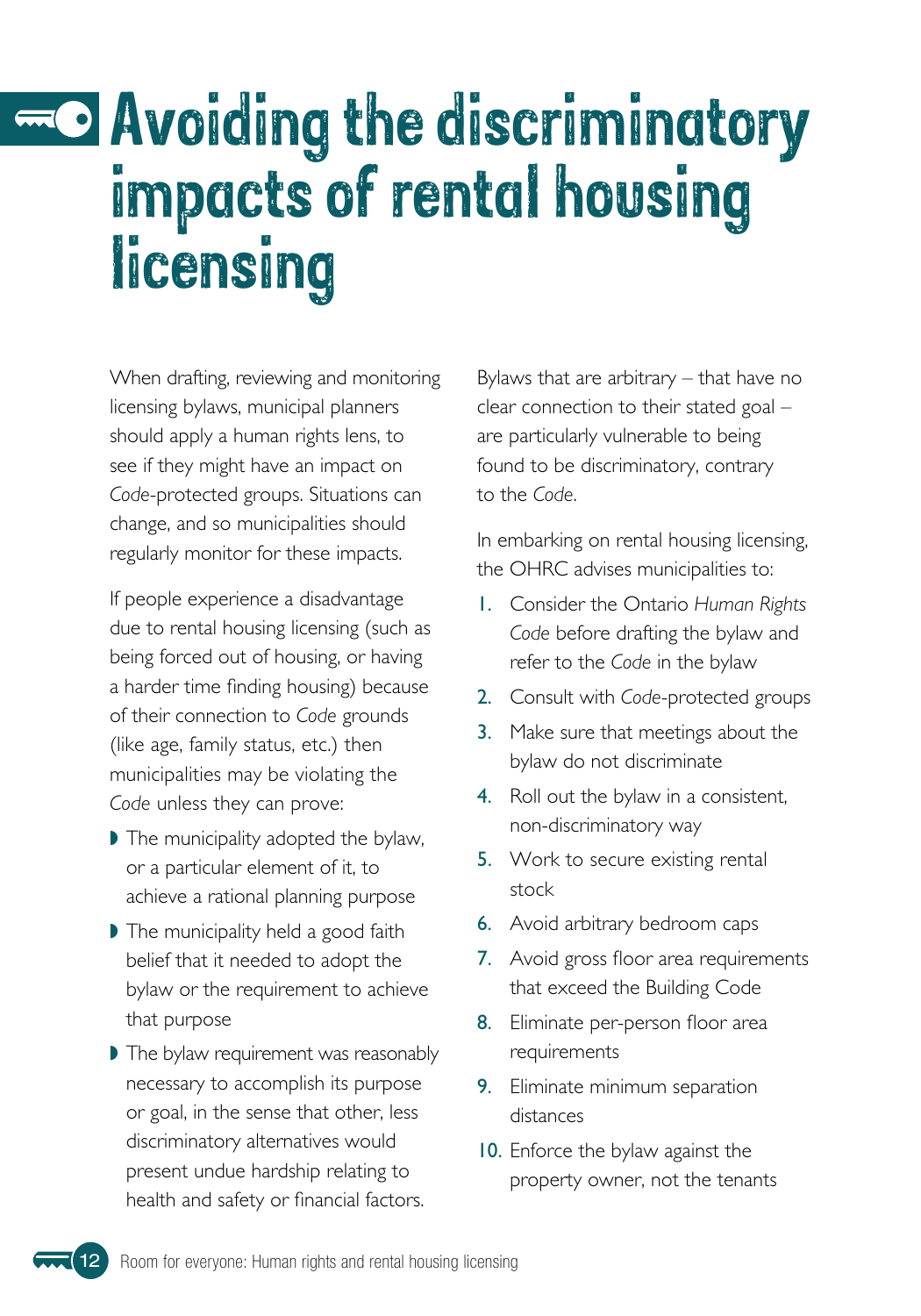- <span id="page-14-0"></span>11 . Protect tenants in cases of rental shut down
- 12 . Monitor for impacts on *Code* groups
- 13. Make sure licensing fees are fair.

## 1 . Consider the Ontario *Human Rights Code* before drafting the bylaw and refer to the *Code* in the bylaw

In carrying out their responsibilities under the Provincial Policy Statement, the *Municipal Act, 2001*, the *Planning Act, the City of Toronto Act, 2006* and any policies and programs, municipalities must make sure they do not violate the *Code* . Because of its quasi-constitutional status, the *Code* has primacy over all other provincial legislation, unless the legislation explicitly states it applies notwithstanding the *Code* . In other words, if there is a conflict between the *Code* and other laws, the *Code* will prevail. Integrating language about the *Code* into the bylaw signals that the municipality takes these responsibilities seriously, and has thoroughly considered its obligations under the *Code* when drafting the bylaw, and also when monitoring its impact.

Municipalities that specifically cite in their bylaws the need to comply with the *Code* show that human rights must be considered in land use planning decisions .

They also show that protecting human rights is an important municipal goal that contributes to improving the regulation of residential rental properties . This is consistent with the aim of the *Code*, which includes recognizing the dignity and worth of every person.

This message may be reinforced when municipalities issue materials to people applying for rental housing licences . In its work on housing, the OHRC has heard that landlords sometimes exhibit discriminatory attitudes toward tenants because of their connection with *Code* grounds – and so this type of education would be extremely valuable.

#### *Promising practice*

The City of Waterloo refers to human rights principles, and the Ontario *Human Rights Code*, in its bylaw. Among other things, it notes that one of its purposes in regulating rental units is to "protect the health and safety and human rights of the persons residing in rental units."

## 2. Consult with *Code*-protected groups

Consulting with groups who are likely to be affected by a bylaw is a best practice because it can help prevent *Code* violations before they occur. Sometimes regular public meetings may not be accessible to everyone who may be affected, or people may not be aware

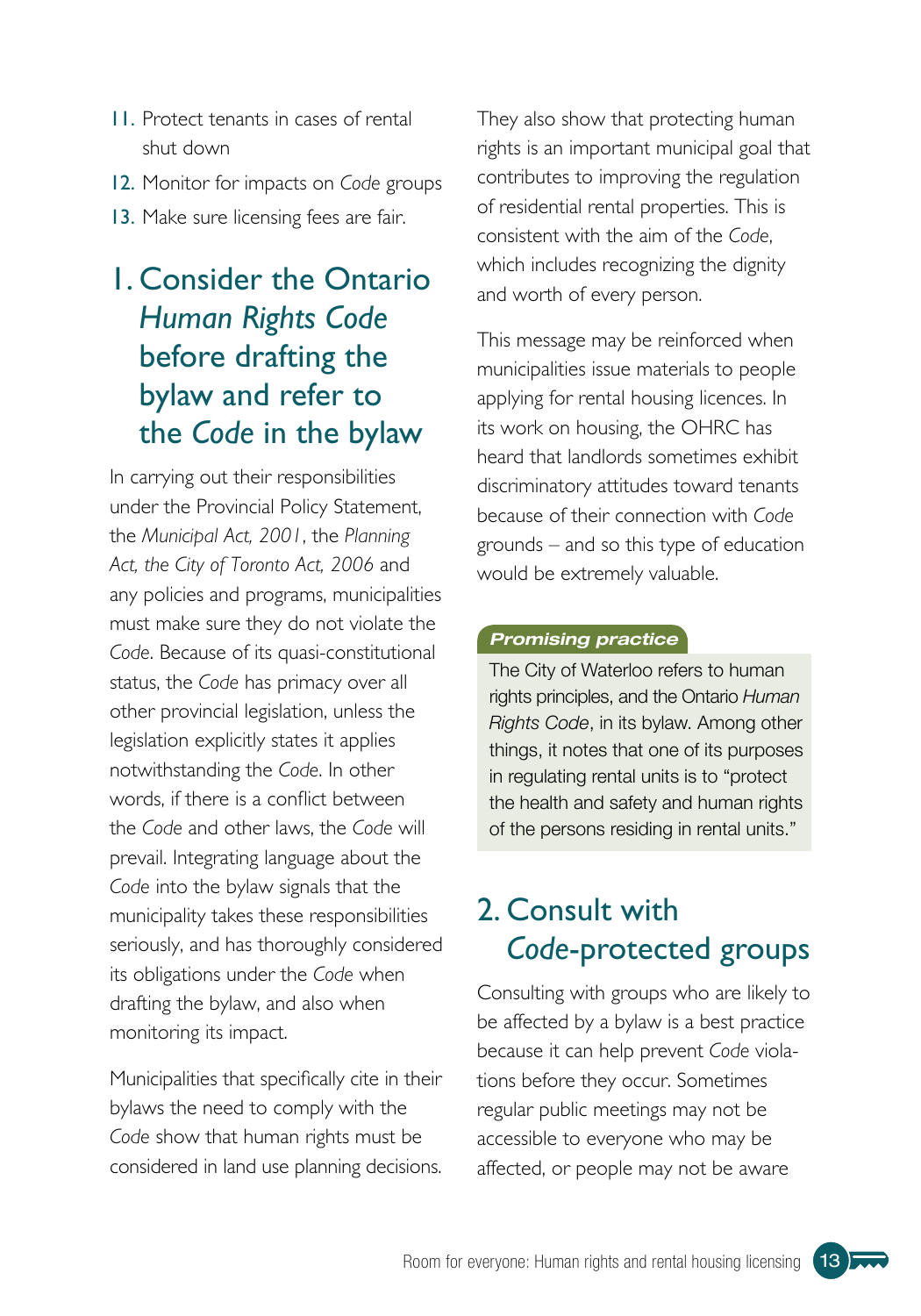<span id="page-15-0"></span>of the meeting because the usual ways of publicizing the meeting and the process are not effective in reaching them. Or, a municipality may see that certain *Code*-protected groups have been underrepresented in public meetings. Conducting targeted outreach to vulnerable or marginalized groups makes sure that their voices are heard, and can help to remove unanticipated barriers to housing access that bylaws can create.

## 3 . Make sure that meetings about the bylaw do not discriminate

Municipalities can use meetings to send the message that any licensing bylaw is about the housing stock being rented, not the people who might live there.

It is important for municipalities to highlight, at meetings and other discussions of the bylaw, that the purpose cannot be discriminatory . Municipalities should lay out ground rules at the beginning of meetings stating that discriminatory language will not be tolerated, and should actively interrupt and object to this type of language when it happens.

Municipalities should provide community education about their bylaws and enforcement activities, to ensure that all residents understand the purposes of the bylaw. Community education can also build relationships between renters and other residents of the municipality.

## 4. Roll out the bylaw in a consistent, non-discriminatory way

If a bylaw is meant to serve legitimate planning or safety purposes, it should be needed by  $-$  and applied to  $-$  every part of the municipality. A bylaw that is applied first or only to a particular area of the municipality is more likely to be arbitrary, and could be seen to be targeting the people within that particular area. If the people in that area identify with certain *Code* grounds – for example, they belong to a racialized community, or they are mostly students – then the municipality may be targeting that group of people and could be susceptible to being found to be discriminatory, contrary to the *Code* .

#### *Promising practice*

Waterloo applied its bylaw to the entire city, right away.

## 5 . Work to secure existing rental stock

Grandparenting of existing homes, or variances for purpose-built homes, can help to make sure existing rental housing stock is retained so that *Code*-protected groups are not sharply affected when a licensing bylaw is introduced.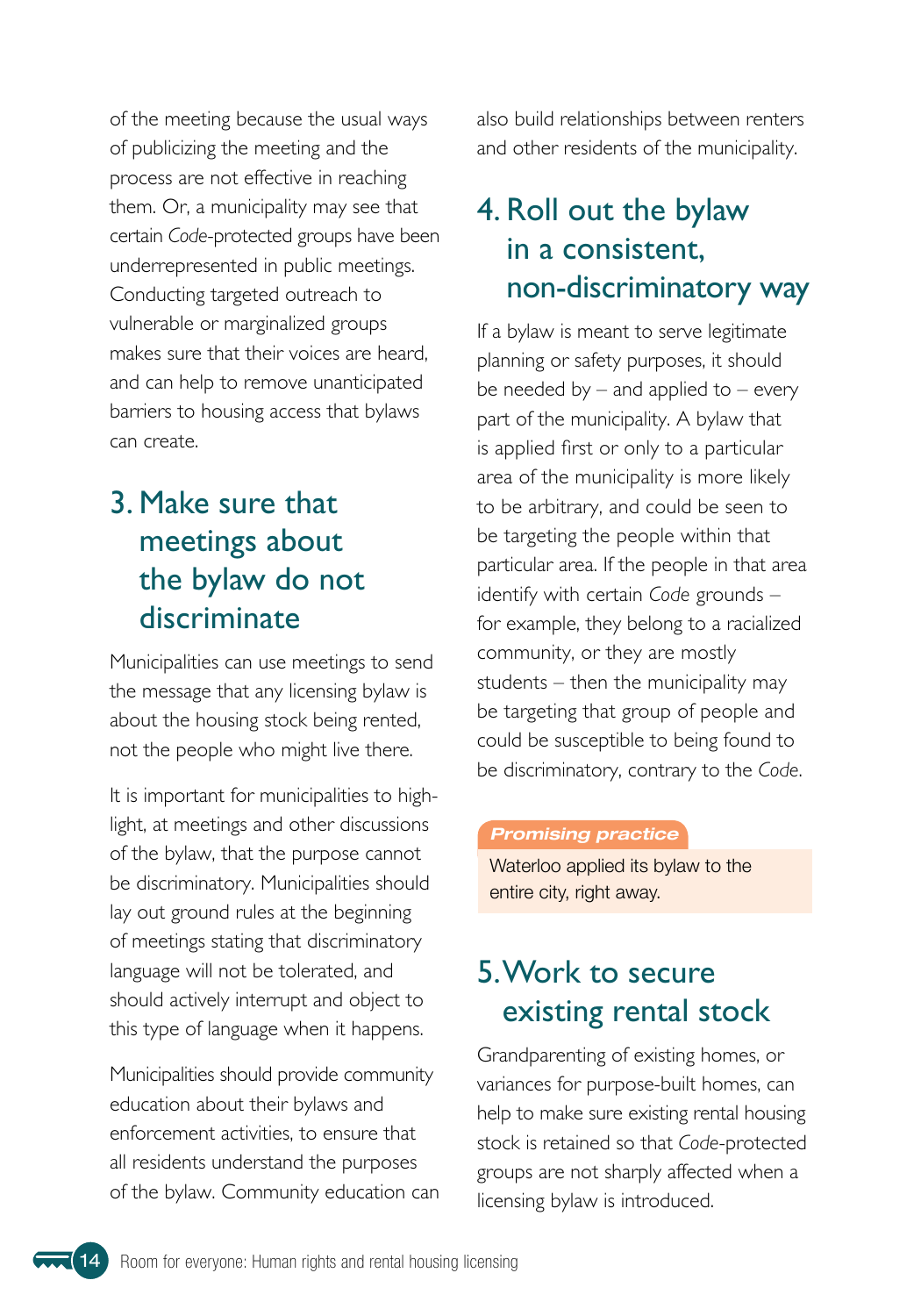<span id="page-16-0"></span>In accordance with the 2005 *Provincial Policy Statement*, <sup>18</sup> municipalities should provide for an appropriate range of housing types and densities required to meet projected requirements of current and future residents by, among other things, establishing and implementing minimum targets for providing housing that is affordable to low and moderate income households.

## 6. Avoid arbitrary bedroom caps

If setting limits on the number of allowed bedrooms in rental units, municipalities should allow the number of bedrooms based on the original floor plan of the house, or the existing floor plan if alterations were done with municipal approval, in compliance with the Building Code, and/or are consistent with other housing in the area . Arbitrary bedroom caps can reduce the availability of housing for *Code-protected* groups. They can exclude large families with children, or extended families.

Municipalities that set bedroom caps based on medians and averages of demographic data may penalize any family or household that is not "average." The negative impact could be substantial: according to the 2006 census, nearly half a million households in Ontario had five people or more. Family or

household size can be strongly influenced by ethnic origin, ancestry, creed and place of origin – each a Code ground. Recent studies suggest there is also a rise in multi-generational households across cultural backgrounds.

Municipalities need to carefully examine whether the caps they are considering are arbitrary. If they are meant to address parking or other planning concerns, then have they allowed for variances for houses that were originally constructed to have more bedrooms than the cap allows? If they have established caps for rental homes, what is their explanation for not applying those same caps to owned homes that have the same built form? If municipalities cite safety reasons – why do those same safety reasons not apply to owned homes?

#### *Promising practice*

The City of North Bay has a cap of five bedrooms, but allows landlords with more than five bedrooms to apply for an exception if their houses were originally constructed to contain more than five bedrooms. While a municipality is best protected against a *Code* complaint if it has no arbitrary bedroom caps at all, allowing for variances may limit negative impacts.

<sup>18</sup> *Provincial Policy Statement*, Government of Ontario, 2005, section 1.4 (Housing).

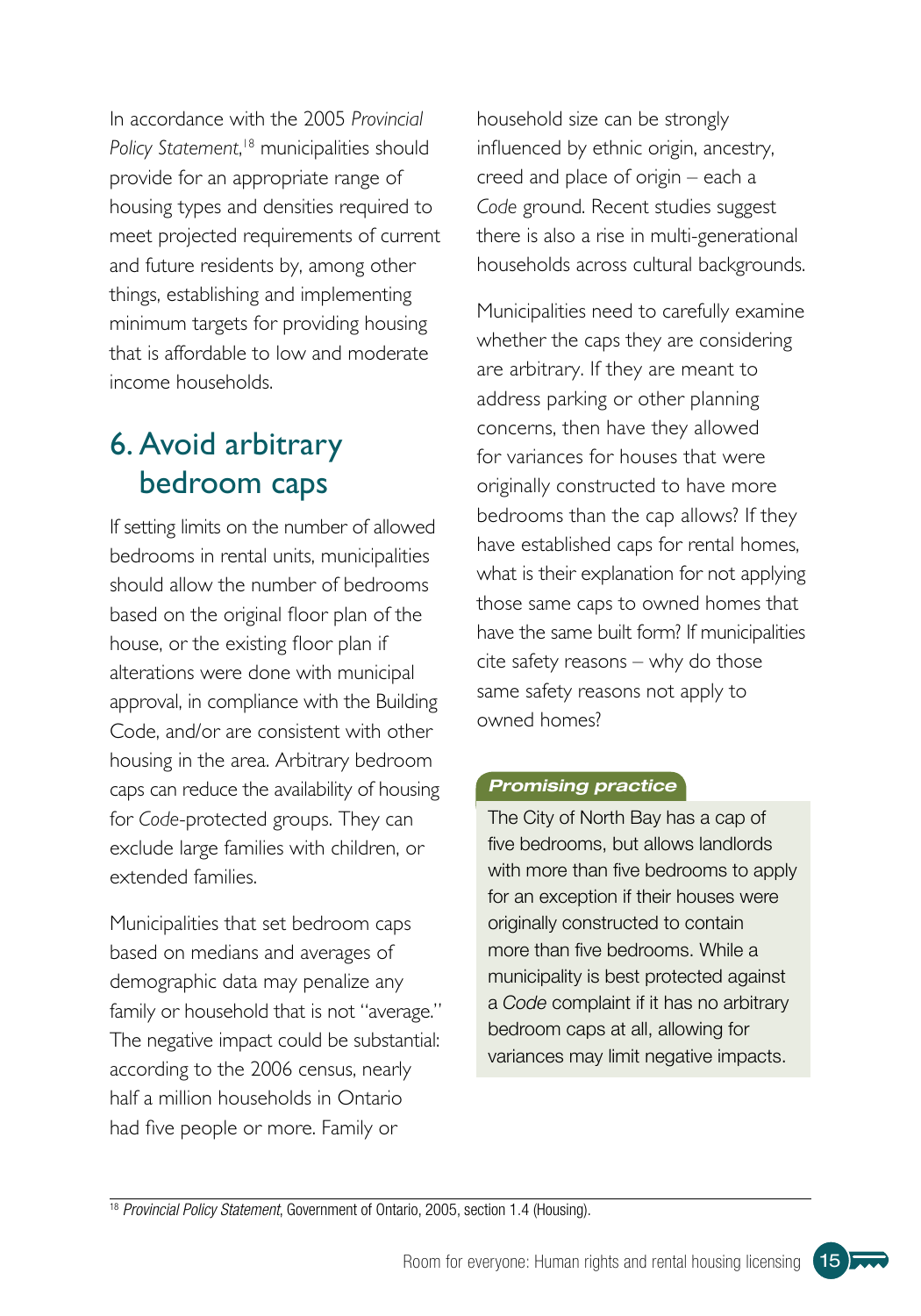<span id="page-17-0"></span>Some municipalities do not have caps, but rather have a system where properties that rent more than a certain number of units are regulated by a separate lodging house regime. If that separate regime is arbitrarily onerous, then this type of system can create the same issues, and can contravene the *Code* just like a cap might.

## 7. Avoid gross floor area requirements that exceed the Building Code

The Building Code sets out requirements for floor areas of different rooms and spaces in all housing. Bylaw floor area requirements that are more stringent than Building Code regulations could be found to be arbitrary – and could contravene the *Human Rights Code* .

For example, if gross floor area requirements that limit the percentage of a home that can be devoted to bedrooms are not placed on people in owned homes, this could have an adverse effect on *Code-protected* groups.

### 8. Eliminate per-person floor area requirements

People should be able to share a bedroom, if they choose, without the landlord or the municipality peeking through the keyhole. In fact, any related questioning or investigation could lead to human rights complaints.

Requirements that dictate how much space a rental unit, or a room in a rental unit, must have *per person* may violate the *Code*.

O . Reg . 350/06, made under the *Building Code Act*, 1992 requires 7 square metres per bedroom, or as little as 6 if there are built-in cabinets;<sup>19</sup> and 9.8 square metres per master bedroom, or 8.8 if built-in cabinets are provided.<sup>20</sup> It also allows for bedroom spaces in combination with other spaces in dwelling units, with a minimum area of 4.2 square metres.<sup>21</sup>

Many rental houses or units have bedrooms sized to comply with Building Code regulations, which could accommodate two or more people.

"Per occupant" references can severely limit housing options for people who commonly share rooms, such as couples, families with children, and many other people who identify



<sup>&</sup>lt;sup>19</sup> Building Code, 1992, Article 9.5.7.1.

<sup>20</sup> *Ibid*., Article 9.5.7.2.

<sup>21</sup> *Ibid*., Article 9.5.7.4.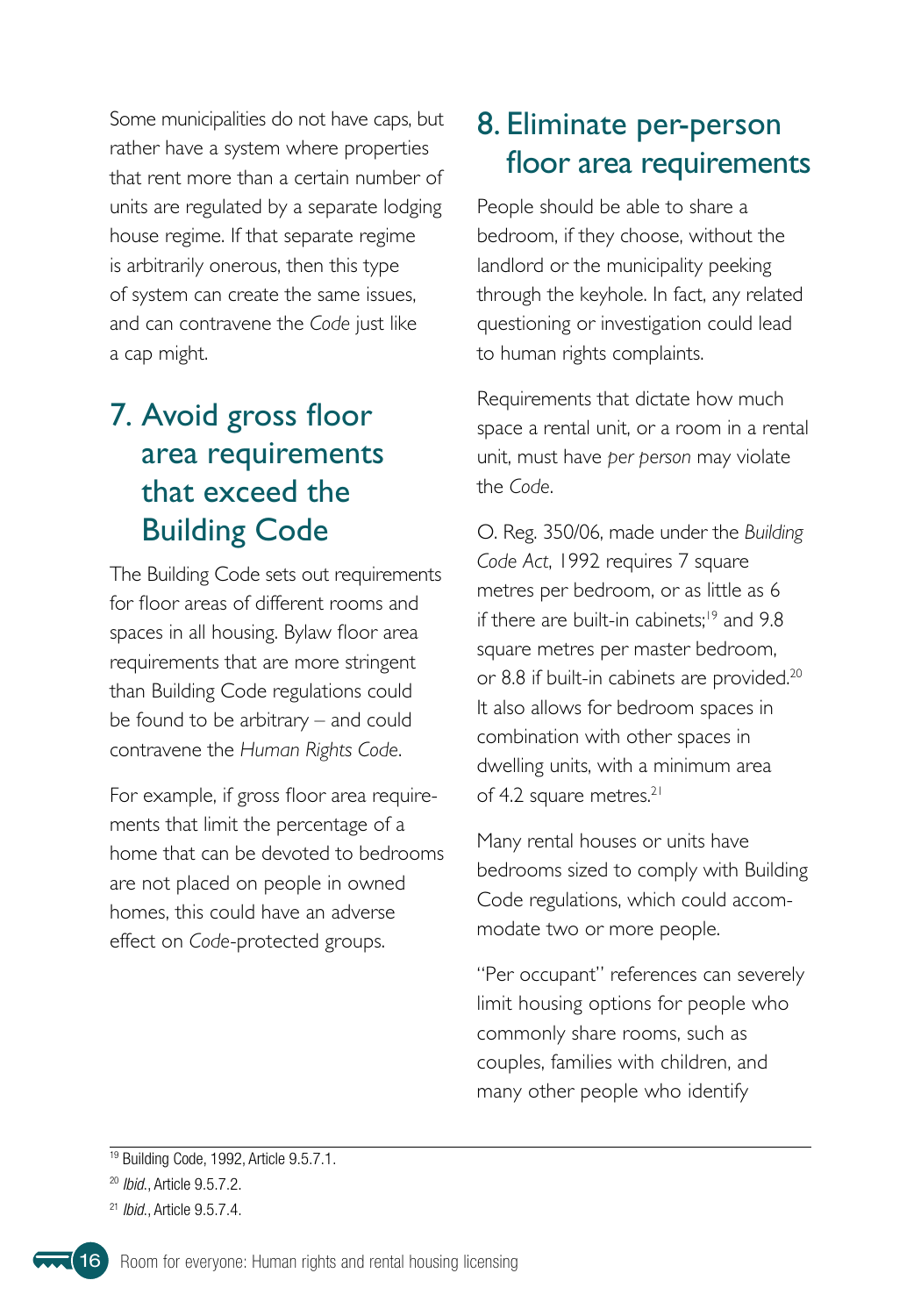<span id="page-18-0"></span>under *Code* grounds. Unless there is a *bona fide* or necessary reason why rented units should be required to meet requirements that exceed those in the Building Code (when owned homes do not face such a requirement), the OHRC finds "per occupant" references to be discriminatory.

#### *Promising practice*

The City of North Bay does not include per-person floor area requirements in its rental housing licensing bylaw.

### 9. Fliminate minimum separation distances

People zoning – where planning is used to control people based on their relationships, characteristics or perceived characteristics, rather than the use of a building – has been illegal for many years.<sup>22</sup>

In the OHRC's view, minimum separation distances for housing are a form of "people zoning."

Minimum separation distances were originally used to separate land uses such as industry and housing.<sup>23</sup> Their application has broadened over time.

Some municipalities apply minimum separation distances to "lodging houses" – *i.e.*, rental units that are not apartment buildings, but which have a large number of rooms. This means that if one lodging house is established in a certain neighbourhood, others cannot be established within a certain distance or radius .

These minimum separation distances aren't about regulating buildings. A similar, owned house does not have this restriction . Minimum separation distances are about regulating people, and often flow from stereotypes associated with renters.

 $22$  In *R v. Bell*, [1979] 2 SCR 212, the Supreme Court of Canada heard a challenge to a North York bylaw that limited the use of certain residential zones to dwellings designed or intended for use by an individual or one family. Family was defined as a group of two or more persons living together and related by bonds of consanguinity, marriage or legal adoption.

Justice Spence, speaking for the majority of the Court, found that the bylaw, in adopting "family" as the only permitted occupants of a self-contained dwelling unit, amounted to oppressive and gratuitous interference with the rights of people subject to the bylaw, and that:

the legislature never intended to give authority to make such rules and the device of zoning by reference to the relationship of occupants rather than the use of the building is one which is ultra vires of the municipality under the provisions of The Planning Act.

<sup>23</sup> See, for example, Finkler, L. & Grant, J., "Minimum separation distance bylaws for group homes: The negative side of planning regulation" (2011) 20:1 *Canadian Journal of Urban Research* 33-56 at 36, for a discussion of the typical use of minimum separation distances (to limit the impact of noise, odour or dust on others), and the movement by municipalities over time to other uses.

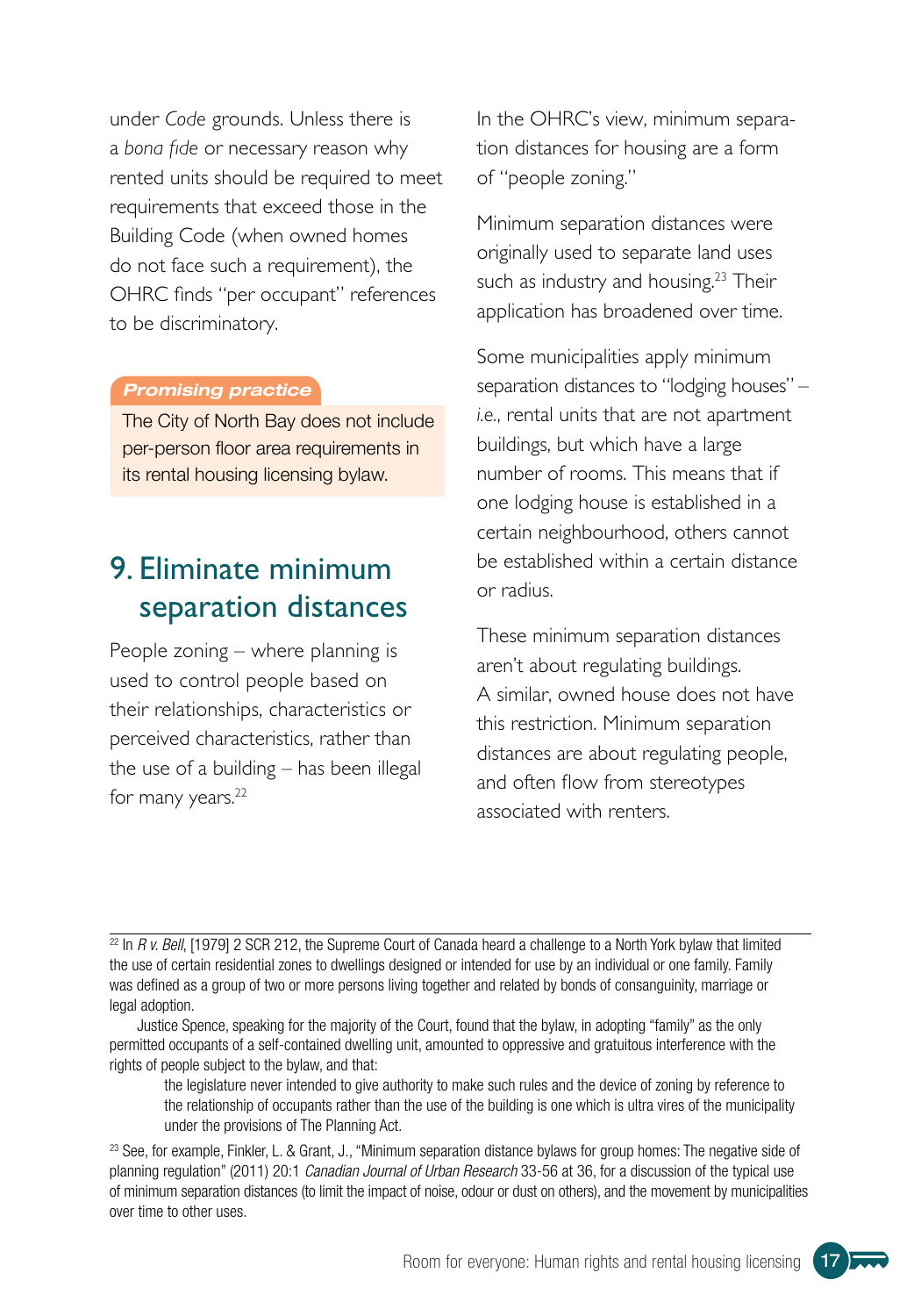Instead of planning for inclusive neighbourhoods, minimum separation distances can limit the sites available for development and restrict the number of sites that are close to services, hurting people who are in need of housing.

In its submission to the OHRC's Housing Consultation in 2007, the Ministry of Municipal Affairs and Housing indicated that separation distance requirements should be justified on a rational planning basis, passed in good faith, and in the public interest.

Arbitrary separation distances can contravene the *Human Rights Code* . Some municipalities may try to use minimum separation distances to manage "overconcentration" of some types of housing within one neighbourhood. Minimum separation distances are basically restrictions – and can adversely affect renters by restricting the options available to them. Municipalities should consider incentives and ways to encourage affordable housing throughout the municipality. This is a positive approach, rather than the punitive one that minimum separation distances often cause.

The OHRC has intervened in two cases where bylaws establishing minimum separation distances were alleged to be discriminatory. The first case, at the Ontario Municipal Board, concerned a City of Guelph bylaw and is described below.

The second case, at the Human Rights Tribunal of Ontario, was launched by the Dream Team, an organization that advocates supportive housing for people with disabilities. In this case, the Dream Team challenged the City of Toronto's minimum separation distance requirements for group homes for people with disabilities . An expert hired by the City of Toronto to examine issues arising from the City's imposition of minimum separation distances to group homes said in his report that he could not find a "sound, accepted planning rationale" for those minimum separation distances and recommended that they be removed.<sup>24</sup>

The OHRC also became a party to a proceeding at the Ontario Municipal Board that was launched by Lynwood Charlton against the City of Hamilton, after the City had refused to grant a site-specific amendment to a zoning bylaw requiring minimum radial separation distances for group homes for persons with mental disabilities.

24 Sandeep K. Agrawal, *Opinion on the Provisions of Group Homes in the City-wide Zoning By-Law of the City of Toronto*, at pages 3 and 28, released February 28, 2013 by the City of Toronto, as a supplementary report to the *Planning and Growth Management Committee, in Final Report on the City-wide Zoning By-law: Supplementary Report on Human Rights Challenge to Group Home Zoning Regulations*, PG13020.

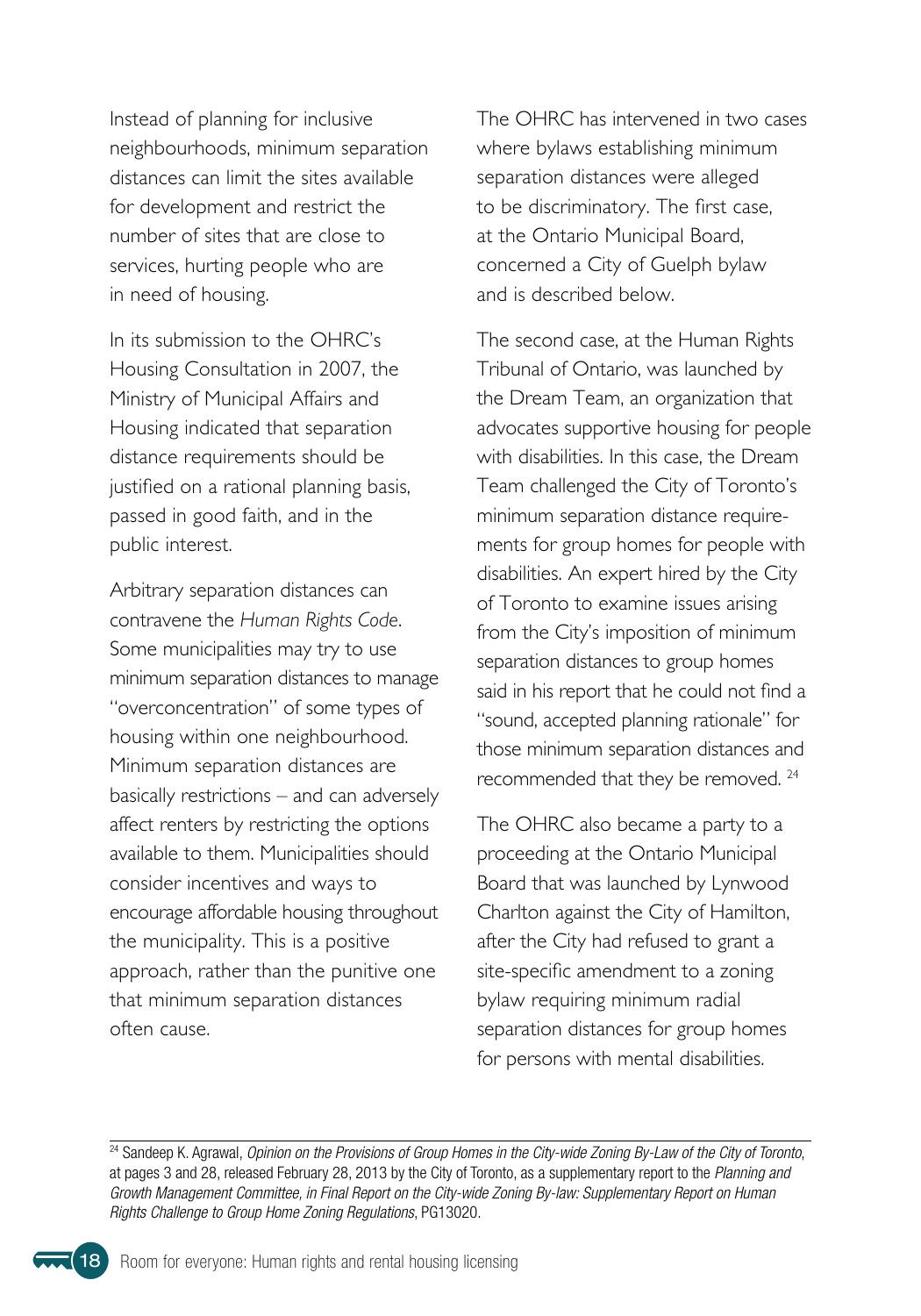#### <span id="page-20-0"></span>*Promising practices*

A City of Guelph bylaw used minimum separation distances to limit rental houses with accessory apartments and also reduced the number of units that could be rented in lodging houses. It appeared that these provisions might keep young people out of neighbourhoods, and would also result in a loss of affordable rental housing that would affect other people who identified with *Code* grounds (such as seniors, newcomers, people with disabilities, single-parent families and people in receipt of public assistance). The OHRC intervened in a challenge of that bylaw before the Ontario Municipal Board. In February 2012, before the matter proceeded to a hearing, the City of Guelph repealed the bylaw, and has committed to working with the OHRC to effectively deal with rental housing issues while at the same time promoting the human rights of tenants.

In 2010, the City of Sarnia changed its bylaws to make sure that people with disabilities do not face additional barriers in finding supportive housing. A group of psychiatric survivors had filed a human rights complaint against the City, alleging that its zoning bylaws violated the human rights of people with disabilities living in group homes. The City changed the bylaw so that:

- distancing requirements for all group homes were removed
- the requirement that group homes with more than five residents be located on an arterial or collector road was removed
- group homes may now be included in all zones allowing residential use
- residential care facilities are a permitted use in any residential zone.<sup>25</sup>

## 10. Enforce the bylaw against the property owner, not the tenants

If rental housing licensing really is to regulate rental housing (rather than the people in it – which is not an appropriate goal in licensing) then property owners rather than renters should be held responsible for any licensing violations. This should be established clearly in the bylaw, and communicated to tenants and property owners alike.

### 11 . Protect tenants in cases of rental shut down

Sometimes, a licensing bylaw will justifiably cause a rental unit to be shut down. For example, certain safety standards may not be met.

Municipalities should consider the impacts on tenants of any decisions to shut down their rental housing, and work to make sure that tenants are not displaced without recourse or assistance. Tenants should also be informed of

25 OHRC, *In the zone: Housing, human rights and municipal planning*, 2012, p. 26.

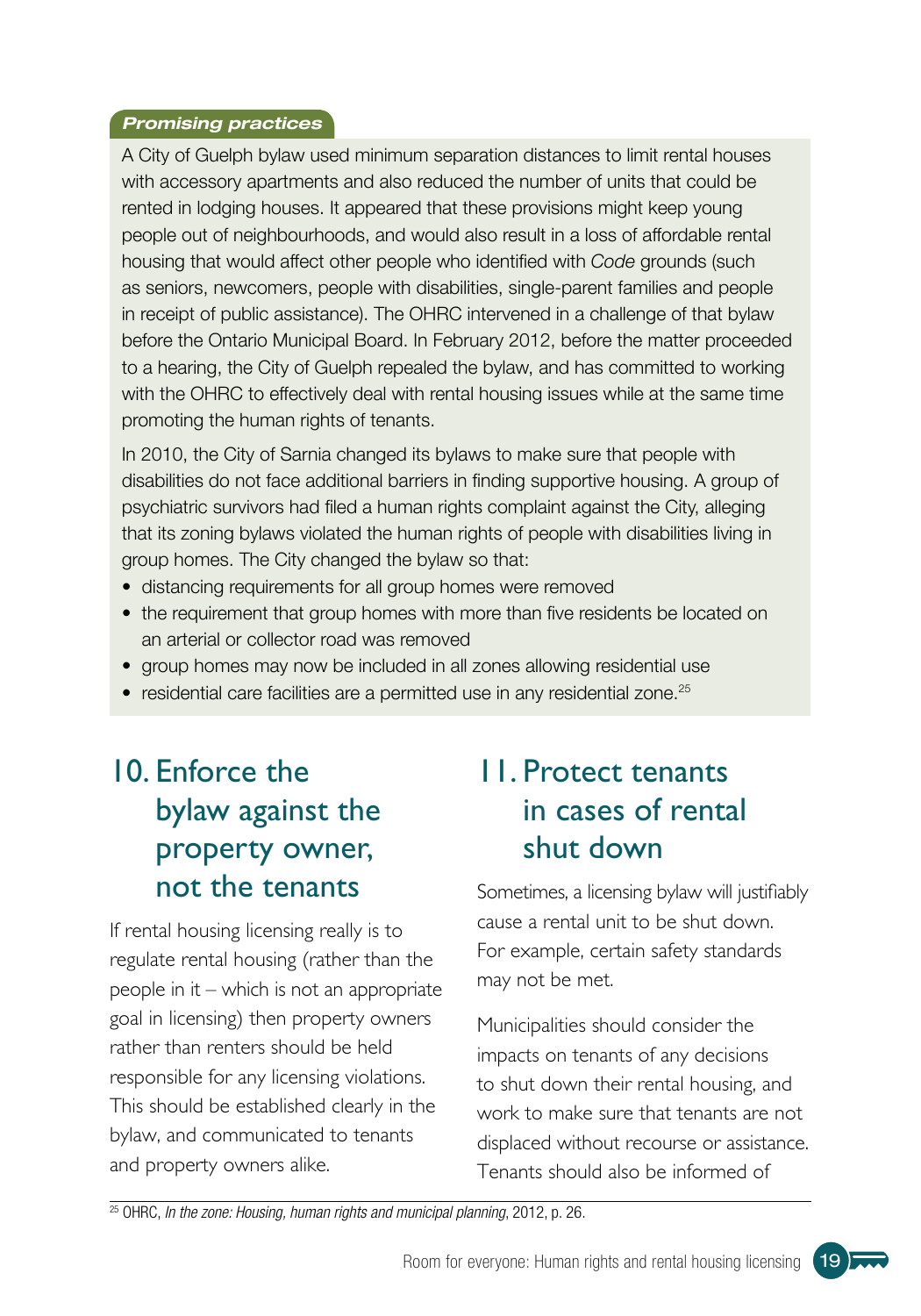#### <span id="page-21-0"></span>*Promising practice*

The City of Waterloo rental housing licensing bylaw contains the following provision:

5 .3 The Director of By-Law Enforcement, before revoking or suspending a licence pursuant to section 5.2 of this by-law, shall consider:

- a) the impact of any such licence revocation or suspension on any Tenants; and,
- b) imposing terms or conditions on any such licence revocation or suspension that would minimize the adverse impact on any Tenants, including the possibility of providing a reasonable time period before the licence revocation or suspension takes place to permit Tenants to find new housing or to seek relief in a Court or before the Ontario Landlord and Tenant Board.

health and safety issues when they are first raised, rather than simply facing eviction on short notice.

### 12. Monitor for impacts on *Code* groups

Municipalities should commit to monitor and evaluate the impact of their licensing bylaws on tenants at least every five years, to assess whether the bylaws have a discriminatory effect relating to Code grounds.

One way to minimize liability under the *Code* is to establish a program that regularly monitors impacts of the bylaw. More information about data collection that could help municipalities can be found in the OHRC handbook *Count Me In!* Data gathered for monitoring purposes should be broken down by *Code* ground, and collected in a manner

consistent with the *Code* . For example, a municipality could gather information from a representative sample of tenants and landlords through phone interviews, door-to-door visits, surveys or focus groups. The municipality could then follow up with participants over a period of time.

The municipality should report its findings on a regular basis. A monitoring program will be strengthened if it is conducted in consultation with an expert in data collection.

#### *Promising practices*

Both the Cities of North Bay and Waterloo have committed to ongoing monitoring and evaluation of their licensing bylaws.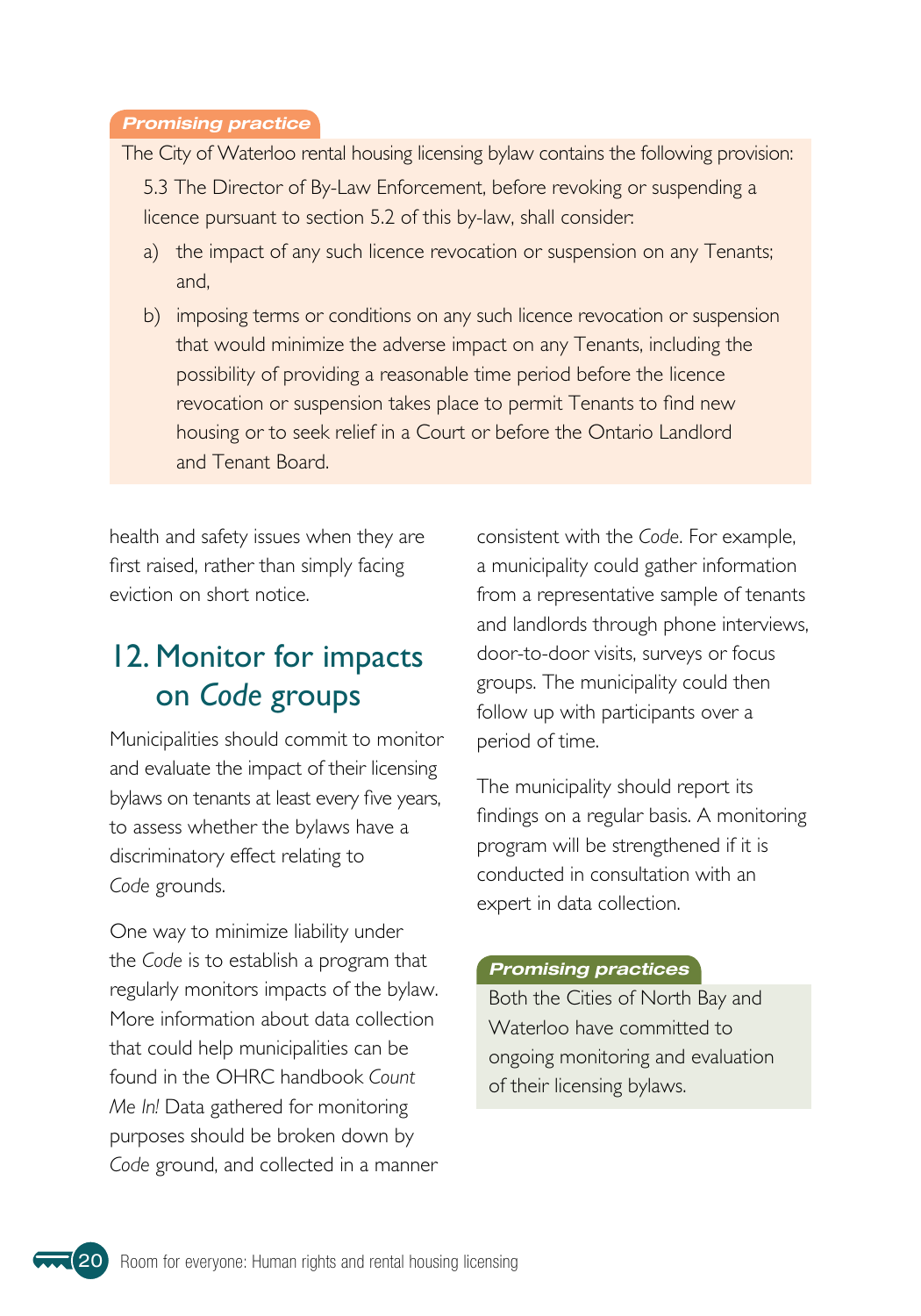## <span id="page-22-0"></span>13. Make sure licensing fees are fair

Certain constitutional rules apply to fees imposed by public bodies such as municipalities. While municipalities are entitled to charge licensing fees, "a nexus must exist between the quantum charged and the cost of the service provided." In other words, there must be a reasonable connection between the cost of the service and the amount charged.<sup>26</sup>

Fees associated with licensing, if passed on to renters, might drive up the price of housing.<sup>27</sup> The OHRC has heard that increased costs associated with housing can have a particularly adverse impact on *Code*-protected groups . For example, in its *Right at Home* consultation, the OHRC heard from the Children's Aid Society of Toronto that a mandatory \$30 apartment insurance fee has an adverse impact on lower-income people, households on social assistance, poor single parents, youth and newcomer families. The OHRC also heard from the Centre for Equality Rights in Accommodation and the Social Rights Advocacy Centre that the same fee

could pose a financial barrier for Aboriginal people and members of racialized communities.<sup>28</sup> As the OHRC noted in *In the Zone*, municipalities can encourage development of affordable housing by reducing or waiving fees.<sup>29</sup>

#### *Promising practice*

The City of North Bay reports that it was cautious with the fees it imposed – and instituted a licensing fee that is not 100% cost recovery – to limit any hardship for people affected by the bylaw.



<sup>26</sup> *Eurig Estate (Re)*, [1998] 2 S.C.R. 565 at para. 21.

<sup>27</sup> Other costs associated with licensing, such as fees for certain inspections, will probably not raise *Code* concerns if the inspections serve a legitimate health and safety purpose, are uniformly enforced among housing of the same type, and the fees are reasonably connected to the cost of the inspection.

<sup>28</sup> *Right at Home*, OHRC, page 33.

<sup>29</sup> *In the Zone*, OHRC, page 28-29.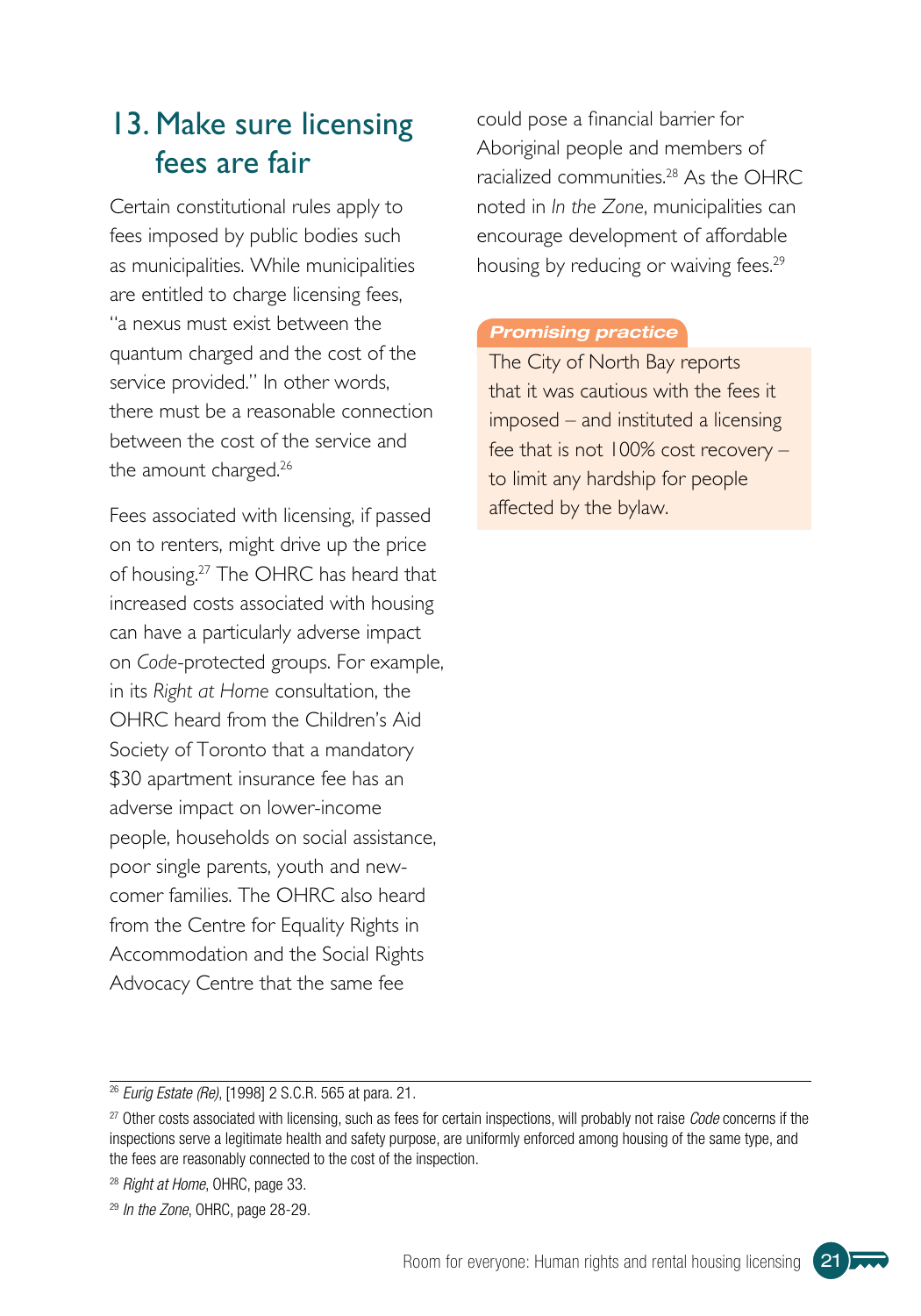## <span id="page-23-0"></span>**Conclusion**

Bylaws that limit housing availability for *Code*-protected groups could be found to be discriminatory. The Ontario Municipal Board discussed this concept in *Kitchener (City) Official Plan Amendment No. 58* . In that case, the Board investigated a municipal initiative to decrease the "over-concentration" of "single person, low-income households" and "residential care facilities and social/ supportive housing" in certain areas.<sup>30</sup> The City argued that there was no discrimination because, among other things, "people [could] just go elsewhere."<sup>31</sup> The Board found that:

Depending on the ultimate content of revised municipal measures, municipal analysis and preparation may need to include the *Code* and *Charter* . That analysis is glib, if it merely assumes

that telling persons with disabilities and/or on public assistance to "just go elsewhere" is no encroachment on human rights, or that it was just a small one, or that it was for "a greater good."<sup>32</sup>

Bylaws that limit housing availability for *Code*-protected groups may also be in breach of planning principles. The Ontario Municipal Board stated in the *Kitchener* case:

As a matter of elementary preparation, if the City proposed to revise the rules for care facilities, it was incumbent on the City to devote at least some visible thought to what it was going to do with them. That is consistent not only with the Act and the PPS [Provincial Policy Statement], but with the very concept of "*planning* ."

32 *Ibid*. at para. 149.



<sup>30</sup> *Kitchener (City) Official Plan Amendment No. 58*, [2010] O.M.B.D. No. 666 at para. 2.

<sup>31</sup> *Ibid*. at para. 137.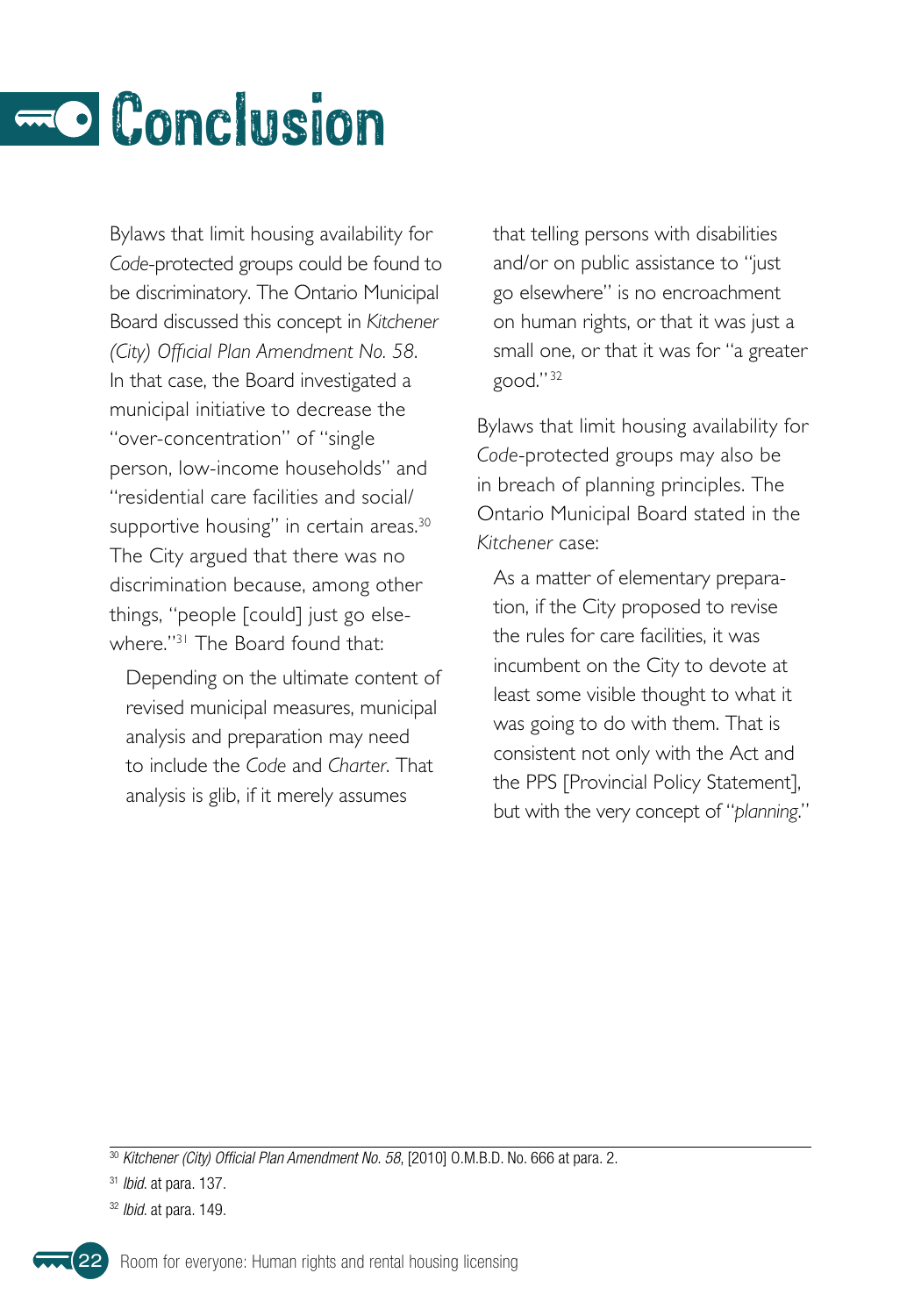One does not undertake to reorganize the aquarium, without devoting at least some thought to where to put the fish. $33$ 

"Housing is a fundamental human right. While rental housing licensing can be a valuable tool for promoting the safety and security of tenants, the ability to license must not be a licence to discriminate ."

– Barbara Hall, Chief Commissioner, Ontario Human Rights Commission

#### <sup>33</sup> *Ibid*. at paras. 107-108.

Also in the *Kitchener* case, the OMB commented that the *Planning Act* and other instruments including the Provincial Policy Statement require the council of a municipality and other parties to consider matters of provincial interest including adequately providing a full range of housing (para. 21). Based in part on these principles, the OMB found that:

…Although it is fashionable in some circles to reduce all Provincial planning policy to a single glib focus on intensification, that oversimplification overlooks the specific PPS [Provincial Policy Statement] direction (in the explanatory text at Part III) that "a decision-maker should read all the relevant policies as if they are specifically cross-referenced with each other." Where was the attention to "improving accessibility," "preventing barriers" etc.?

That is where there is an evidentiary problem. The required planning analysis need not be encyclopaedic; but where the core of an OPA or By-law involves topics specifically itemized by the Province, one would expect at least some overt attention to those specified interests. Indeed, given that care facilities, the disabled, and assisted housing are the direct and intended targets of this initiative, then as a "planning" matter, one would have expected some municipal consideration of the impacts on arrangements for this population, even in the absence of the interests itemized in the Act and PPS.

Yet in the mass of writings during the six years following the ICB in 2003 – including the lead-up and follow-up to OPA 58 and the ZBA – neither the City nor Region were able to point to a *single sentence* showing how the impacts on this population were considered, let alone that Subsection 2(h.1) of the Act or PPS Subsection 1.1.1(f) had been considered in even the most perfunctory way (para. 99-101).

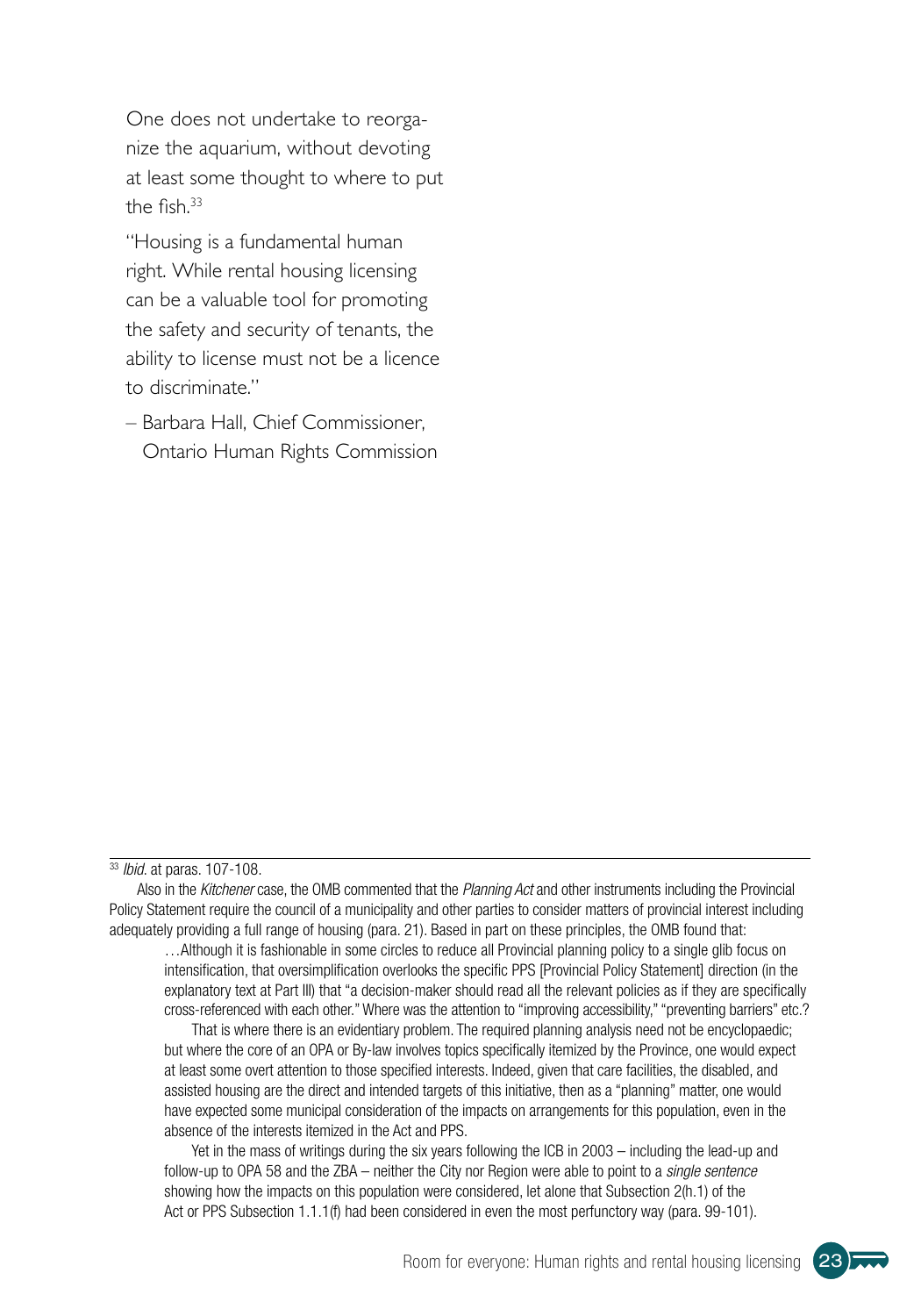## <span id="page-25-0"></span>For more information

The following resources are available online:

#### Ontario Human Rights Commission www.ohrc.on.ca

*In the zone: Housing, human rights and municipal planning Policy on human rights and rental housing* Human rights for tenants – brochure Human rights in housing: an overview for landlords – brochure Writing a fair rental housing ad

#### Ontario Ministry of Municipal Affairs and Housing www.mah.gov.on.ca

Affordable housing Planning Act Tools Ontario Housing Policy Statement Municipal Tools for Affordable Housing

To make a human rights complaint  $-$  called an application  $-$  contact the Human Rights Tribunal of Ontario at:

Toll Free: 1-866-598-0322

TTY Toll Free: 1-866-607-1240

Website: www.hrto.ca

To talk about your rights or if you need legal help, contact the Human Rights Legal Support Centre at:

Toll Free: 1-866-625-5179

TTY Toll Free: 1-866-612-8627

Website: www.hrlsc.on.ca